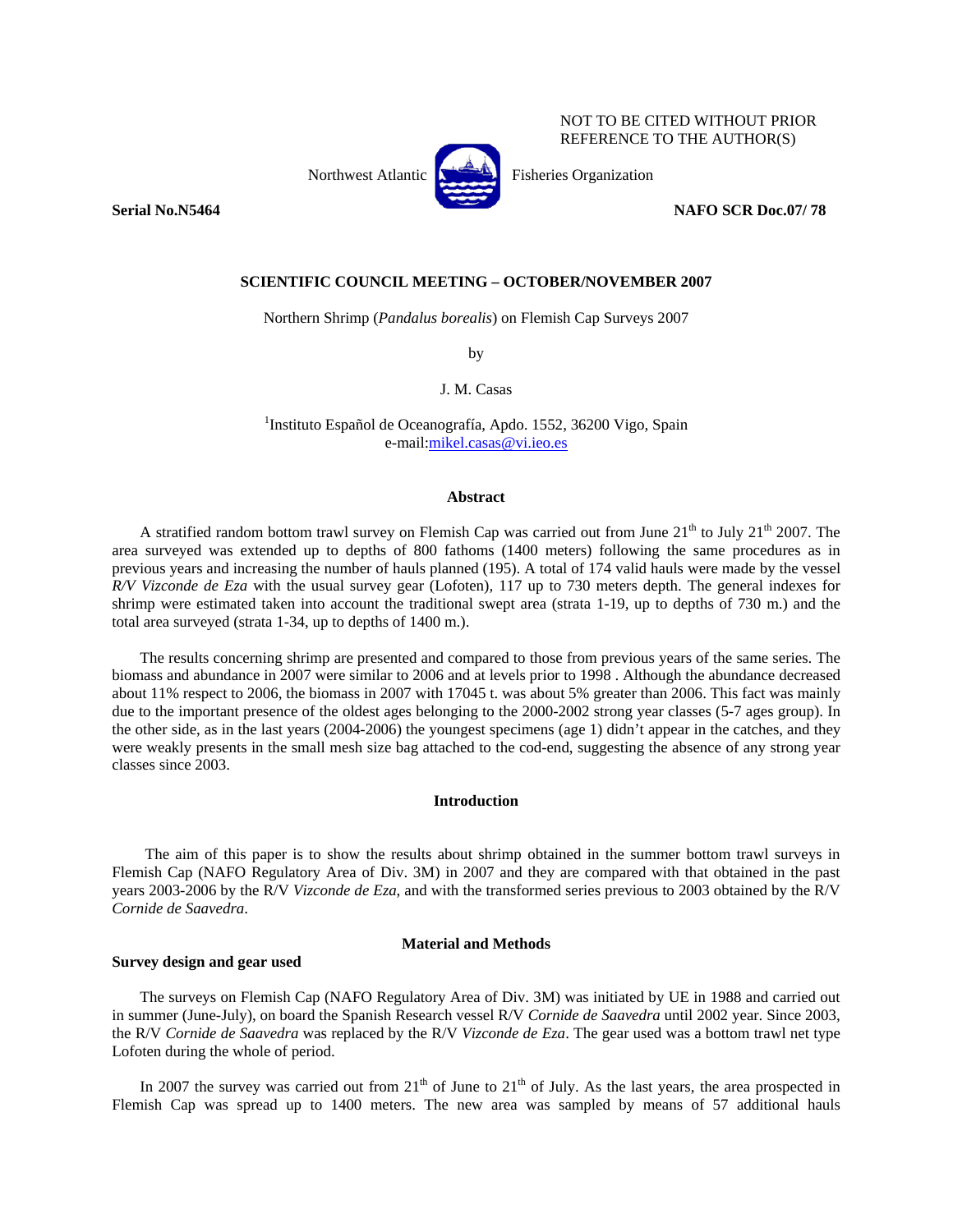proportionally distributed in the new 15 strata. The haul number carried out in the 19 strata with depths minor than 740 m. was of 117.

The bottom trawl surveys followed the same procedures as in previous years. The specifications about the main technical data of the survey are described in Table 1.

## **Sampling**

Samples of approximately 1.5 kilogram shrimp were taken in each tow where this species was present for length frequency determination. Also, some samples were frozen for length-weight analysis in the laboratory.

Shrimps were separated into males and females according to the endopod of the first pleopod (Rasmussen, 1953). Individuals changing sex phase, according to this criterion, were included as females. Females were further separated as primiparous (first time spawners) and multiparous (spawned previously) based on the condition of the external spines (McCrary, 1971). Ovigerous females were considered as a group and were not included with multiparous females.

Oblique carapace length (CL), the distance from the base of the eye to the posterior dorsal edge of the carapace (Shumway *et al*., 1985), was measured to the lower 0.5 mm length-classes. Sampling length data were used to obtain an estimate of population length distributions in the whole area and to compare it with the estimates of the other years.

## Sex reversal  $(L_{50F})$  and length at maturity  $(L_{50MF})$

In order to analyze changes in the length at maturity, from each length class the proportion (pi) of mature females against all specimens was calculated. The method used to estimate the maturity ogive and the length where the 50% of the specimens are mature females ( $L_{50FM}$ ) was based on fitting of the sigmoid, so-called logistic curve.

The equation used was

$$
Y = 1/(1+e^{-(a+bx)}).
$$

Whit a y b being the intercept and slope respectively of the regression *Ln (pi/1-pi)* on length class.

The logistic curve was fitted each year using a non-linear method to estimate the parameters by iteratively minimizing the sum of squares of the deviations between observed and predicted proportions where the mature females were presents.

In the same way the sex ratio by length classes were estimated to obtain the length at sex change where 50% of the specimens are females  $(L_{50F})$ .

### **Age composition and MIX program**

As previous years the length frequency distribution by sex group were analysed by MIX program and the proportion, mean lengths and standard deviations of the mean length (sigma) are calculated for each age component and sex group. When the modal components overlap and obscure one another, was necessary to reduce the number of parameters estimated in order to get the best and reasonable adjust. We have constrained sigma very often fixing the coefficient of variation (CV) at 0.045 or keeping it constant.

After getting the proportions and mean lengths for every age/sex group the results were used to calculate the total number of individuals in every age/sex group according to the biomass estimate. This was done by transforming the CL to weight using the weight length relationship estimated each year during the survey. So, the mean lengths were converted to mean weights to calculate the number of males, primiparous females and multiparous females (Skúladóttir and Diaz, 2001).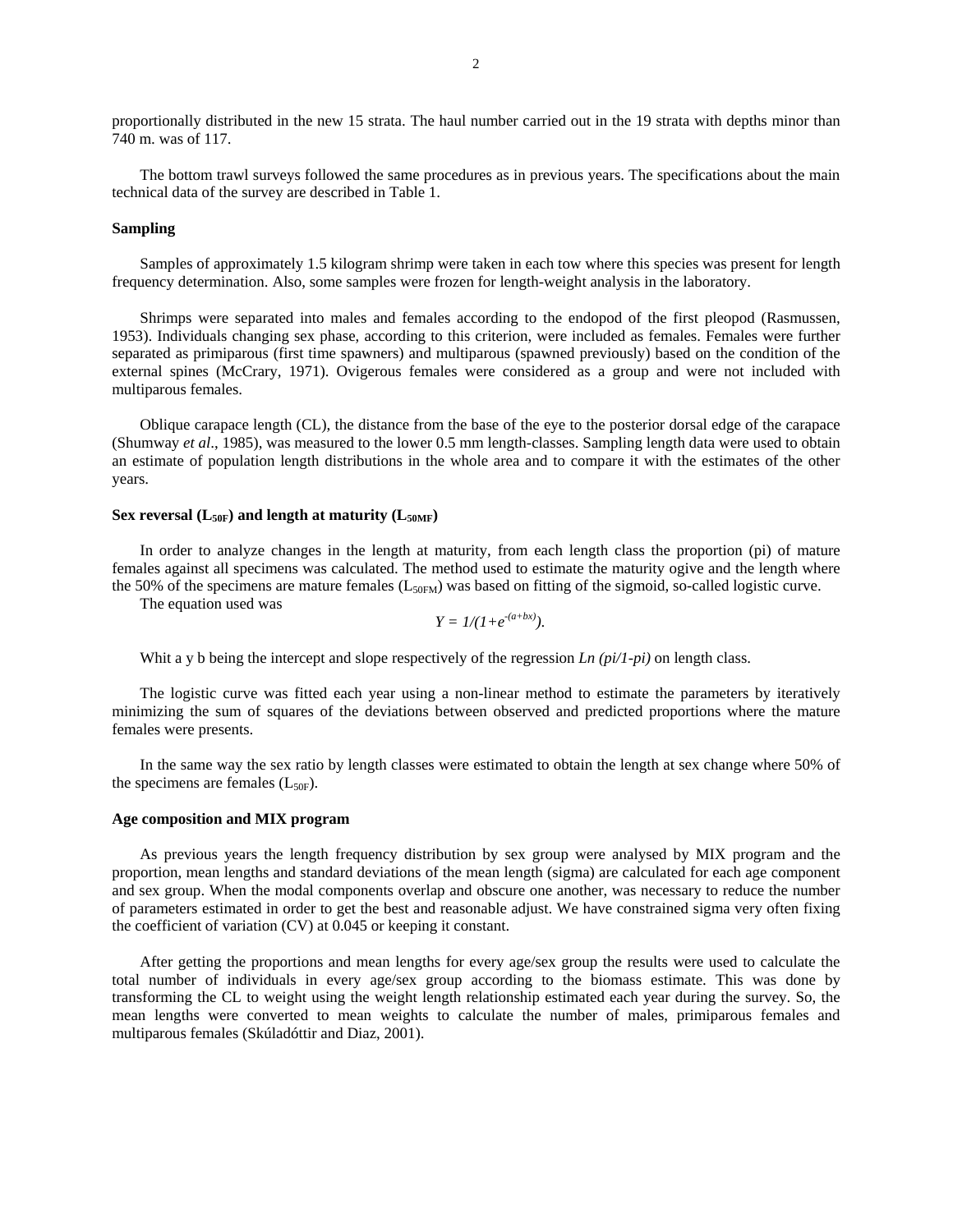#### **Small mesh size bag on the cod-end**

Knowing that mean size of shrimp coincides with the selection range of the 35 mm mesh currently used, a bag with 6 mm mesh size was attached as last years to the cod-end of the Lofoten gear, just in a position where escapement is believed to be the highest. The base of the bag was a square of 36 cm in each side. The whole shrimp caught in the juvenile bag was weighted and measured.

## **Results**

#### **Biomass**

This year a total of 174 valid bottom trawls were completed with Lofoten trawl gear in Flemish Cap survey, 117 of them were carried out in the traditional strata prospected from 1988 with depths up to 740 m. (Fig. 1).

Total shrimp biomass, estimated by swept area method and mean catch per tow from 1988 to 2007 are presented in Table 2. The values presented from 1988 to 2002 year are those resultants of the Warren's transformation of the lengths distribution obtained by the R/V *Cornide Saavedra* and the length-weight relationship estimated every year (Casas *et al.* 2005).

The increasing of biomass since 1988 to 1992, coincided with a period of time where there was not a directed fishery to shrimp and the cod stock began to decline. With the beginning of the shrimp fishery in 1993 the biomass declined up to 1997. After that the stock recovered reasonably well staying without trends in the last years showing high annual variability. The biomass index obtained in 2005 (30675 tons), was among the highest of the series, increasing a 52% with regard to 2004. This increase contrasts with the biomass estimated the last two years (16235 and 17046 tons respectively), the lowest since 1997 and about a 45% lesser than the estimated in 2005.

Biomass estimated by depth strata from 1988 to 2007 is shown in Table 3. The presence of shrimp in shallowest strata, with depths less than 140 fathoms (257 m), was scarce in the first years (1988-1995). However, since 1996, a noticeable amount of shrimp occurred in these strata and the estimated biomass increased up to 2002 year where 12978 tons, about the 36% of the total biomass were estimated in depths lesser than 140 fathoms (Table 4). After 2002 the biomass estimated in these depths declined each year and in 2007 was only the 6% of total biomass. In accordance with this, the catch distributions observed during the 2007 survey (Fig. 2) showed a distribution around the central area of the bank but in depths higher than in previous years.

#### **Adult stock, female biomass**

Total biomass estimates by the series of bottom trawl surveys on Flemish Cap from 1988 to 2007 (Table 2) are quite variable, due to the predominant sizes of the shrimp are in the selection range of the cod-end mesh size used (35 mm), so the biomass estimations are clearly affected by small changes in cod-end mesh size between years. To solve this problem it was proposed to use the shrimp bigger than 20 mm CL (Table 2). The biomass for shrimp bigger than 20 mm CL tried to be an index of the adult biomass not affected by differences in the cod-end mesh size used. The 20 mm CL was chosen because it is approximately the limit between 3 and 4 years old shrimp in this season (Garabana, 1999).

The use of female biomass estimate is also an index not affected by small changes in mesh size, and it is the one used by the NAFO Scientific Council, so it was also included in Table 2. In 2007 the estimated female biomass (12843 t.) was about 12% bigger than 2006 mainly due to the presence in the oldest ages (5-7 age groups) of 2000- 2002 year classes.

The standard gear used in the surveys was a Lofoten with a cod-end mesh size of 35 mm with the exception of the 1994 and 1998 surveys when a 40 mm and 25 mm cod-end mesh size were used respectively. Consequently, the biomass index in 1994 is supposed to be underestimated and that of 1998 could have been overestimated by a factor of two (del Río, 1998).

In Fig. 3 the adult biomass estimates are compared with the total biomass and female biomass along the series. Differences between these quantities in every year correspond to the greater or smaller catch of young shrimp. Although the smaller size-classes are more directly affected by small changes in the cod-end mesh size the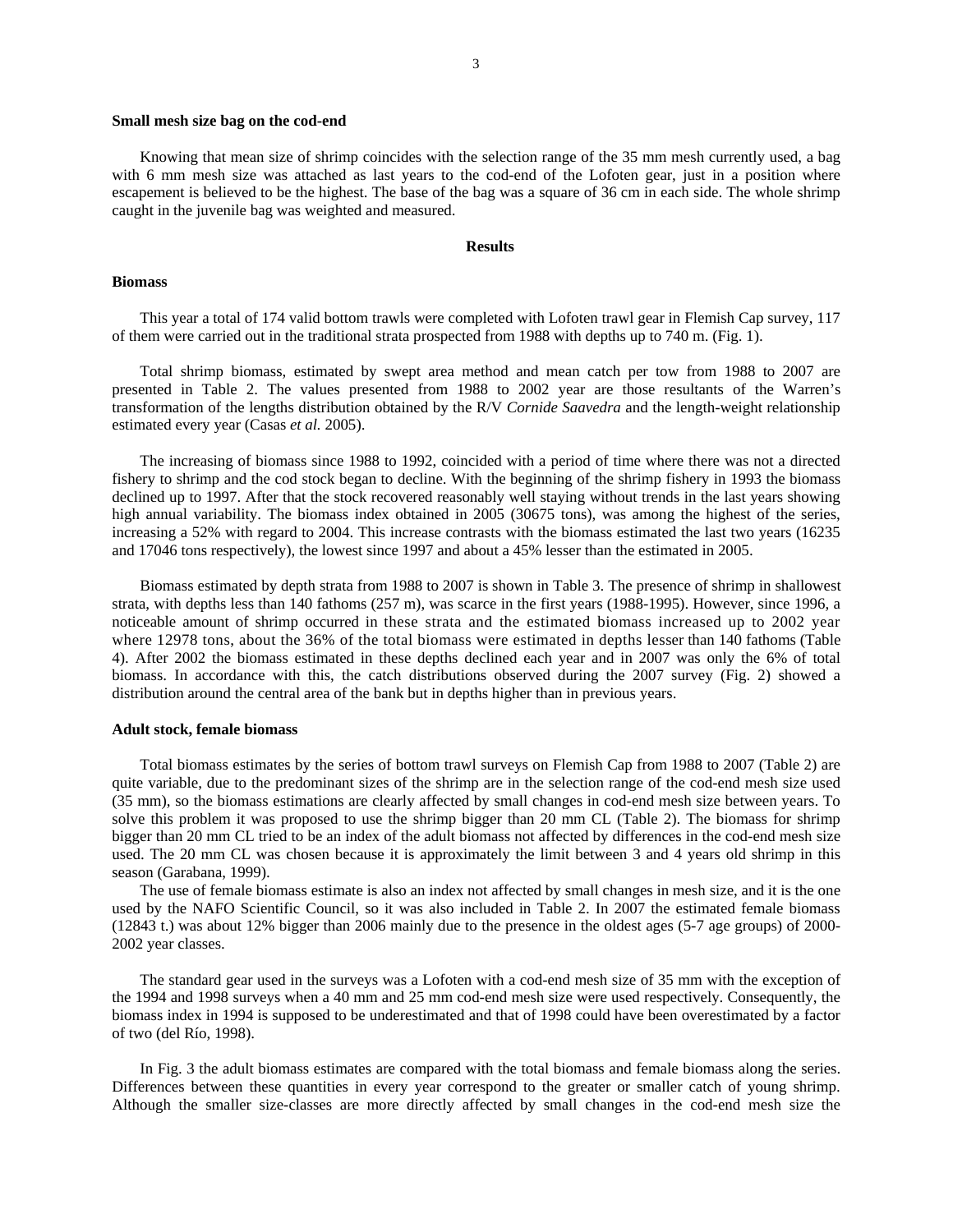differences between the total biomass and the adult biomass (>20 mm.) showed an increasing trend in the period 1988-2005 from 6% in the beginning of the series to 56% in 2005. This increasing trend is interrupted from 2006 and 2007 with lower percentages than 2005 by second consecutive year (Fig. 4). The greatest difference founded in 1998 (60%) was due to the lesser mesh size of the linner codend used (25 mm.), and not comparable conclusions can be thrown.

From the Figure 3 can be also observed as the female biomass after 2004 become bigger than the adult biomass ( $>20$  mm.). The reason for that are the low values in the length at sex-change ( $L_{50F}$ ) from those years. In fact this decrease in the length at sex change is a general trend along the whole series (Fig.5a.). This trend is corresponding with a similar decrease of the length at maturity  $(L_{50MF})$  (Fig. 5b).

## **Length frequencies**

The length frequencies and percentages by sex for 2006 are shown in the Table 5. These length frequencies are split into males, primiparous females, multiparous females and ovigerous. The rise of the smallest sizes along the years, fit in general way with the increase of the male percentage, getting in 2005 the biggest value in the historical series (75%), with the exception of 1998 (which can not be compared as it was before said). From 2006 the male percentage decreased showing in 2007 survey the lowest percentage of males (35%) of the historical series with 1988 survey.

Length frequencies by depth strata in 2006 were shown in Table 6. As in previous years, the results indicated that the mean shrimp size increases with depth (Table 7). The small size individuals (males) dominated shallowest strata and the large size individuals (females) were present in deepest strata.

The Fig. 6 shows the length distribution by sex on EU Flemish cap 1998-2007 surveys. In 2002 year the youngest modal group (age 1) appeared for first time well represented with a modal length about 9-10 mm. With the exception of 1998, where a lesser mesh size was used in the survey (25 mm.), the most important modal size in the historical series occurred in 2002 and 2005 around 18 and 16.5 mm CL respectively. In 2006 and 2007 the importance of the youngest individuals decreased markedly.

The length distribution of shrimp obtained in the surveys since 1988 with the Lofoten gear did not record adequately the small size groups in the beginning of the historical series. Since 1996 the age 2 was present in the catches in a significant way and the introduction of the new vessel in 2003 improved the catchability of this age; mainly due to the technological advances in maintaining more stable the performance of the fishing gear.

Since 2001 the routine use of a small mesh size bag attached to the cod-end to collect a portion of the small size shrimp escaping through the meshes was a common alternative. Total catch and length frequencies obtained with the small mesh size bag in 2007 survey are presented in Table 8. The estimated biomass was 20 t. and the length distribution showed two modes at 8 mm and 12-14 mm. CL, corresponding to age-classes 1 and 2 (Fig. 7).

## **Length-weight relationship**

Length-weight relationships by sex group in year 2007 are illustrated in Fig. 8. Length-weight equations by sex group for this period were:

| For males:               | $W = 0.0014 \times CL^{2.6972}$ | $(N= 1205, r^2=0.97)$  |            |
|--------------------------|---------------------------------|------------------------|------------|
| For primiparous females: | $W = 0.0011 \times CL^{2.7748}$ | $(N = 960)$ .          | $r^2=0.90$ |
| For multiparous females: | $W = 0.0007 \times CL^{2.9316}$ | $(N = 870.$            | $r^2=0.95$ |
| All sexes combined:      | $W = 0.0012 \times CL^{2.7618}$ | (N= 3035, $r^2=0.98$ ) |            |

Where W is weight in g and CL is the oblique carapace length in mm.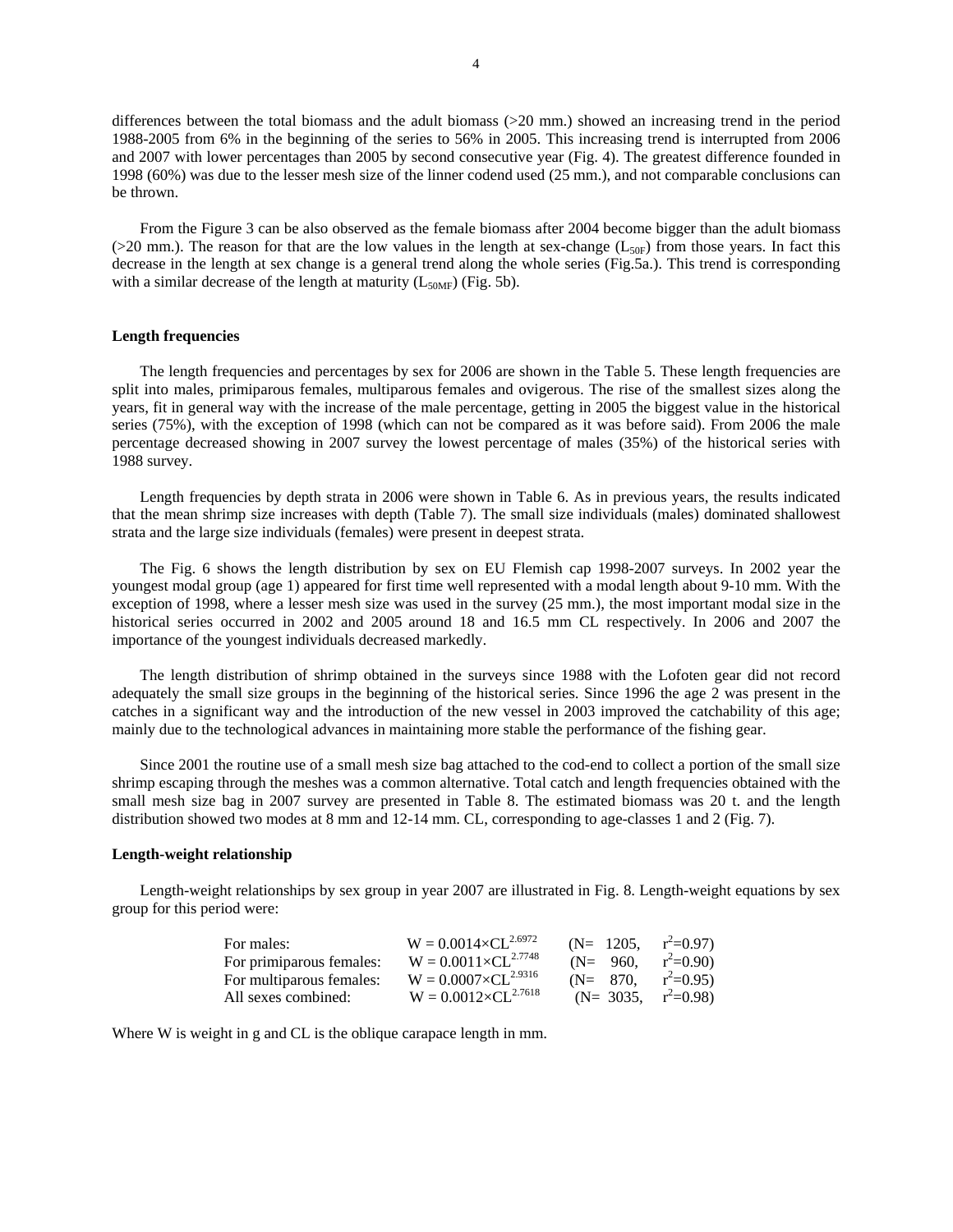#### **Age structure**

Table 9 and Figures 7 y 9 show the preliminary and visual interpretation of shrimp modal groups and ages from the length distribution of the gear Lofoten and juvenile bag used in 2007.

Age assessment was carried out using the MIX software from the shrimp length distributions estimated every year in the survey series. The results of the modal analysis for annual surveys 2007 is shown in Table 10. The proportions within each sex group are listed as well as mean lengths and standard deviation (sigma) by age-classes.

The results of Table 10 were then used to calculate the mean length, abundance and biomass at age Tables 11, 12 and 13.

At the beginning of the series (1988-1995) the youngest shrimp were considered to be three year olds with lengths between 15.4 and 18.2 mm. Since 1996 shrimps with two years old have been present and the lengths ranged between 12.5 to 15.7 mm. The shrimps with one year old appeared at first time in 1998 and were present up to 2003 with lengths around of 10 mm. Seven years old (exceptionally eight years old in 1991) was the greatest age estimated in the whole of the series with lengths between 26.3 and 32.2 mm. In spite of the variability of the length by age along the years, it can be observed a decreasing trend in the mean length of the all age groups (Fig. 10), mainly due to the presence in the last years of the strong 2002 year class with mean lengths at age below average.

Some strong year-classes may be followed according the abundance by age groups from 1988 to 2006 (Table 12) if the assignation of the age is right. The 1986 year-class stand out in the beginning of historical series with 4, 5 and 6 years olds in the years 1990, 1991 and 1992. The individuals with 4 year olds were also especially abundant in the years 1999-2002 indicating the strong of year-classes 1995, 1996, 1997 and 1998. The 1999 year-class stand out especially judging by the high number of 3 and 5 year olds in 2002 and 2005 years respectively. In these two years both the biomass and the abundance reached out the highest values in the series, especially in 2005 where the strong 2002 year class with 3 years old was also present. In the last years 2004-2007 without presence of 1 year old individuals in the catches and with relative low values for the ages 2 and 3 show the 2004-2005 and probably 2006 year classes as weak and below average.

As in previous years, the results of the modal analysis in 2007 indicated the presence of six age groups and the age at sex change around 4 years old with similar lengths to 2006. Although the abundance decreased about 11% respect to 2006, the biomass in 2007 with 17045 t. was about 5% greater than 2006. This fact was mainly due to the important presence of the oldest ages belonging to the 2000-2002 strong year classes (5-7 ages group). In spite of this small increase the biomass in 2007 is at levels previous to 1998 year.

Considering the abundance at age 2 as indicator of recruitment, the number of shrimp of two years old in the survey and from juvenile bag (Table 10) were estimated and the index average-weighed (Fig. 11 and Table 14). Both indexes showed a similar trend with the exception of 2003 and 2006 years where the less marked changes showed different trends. From both indexes the 2003-2005 year class ought to be considered as weak year classes.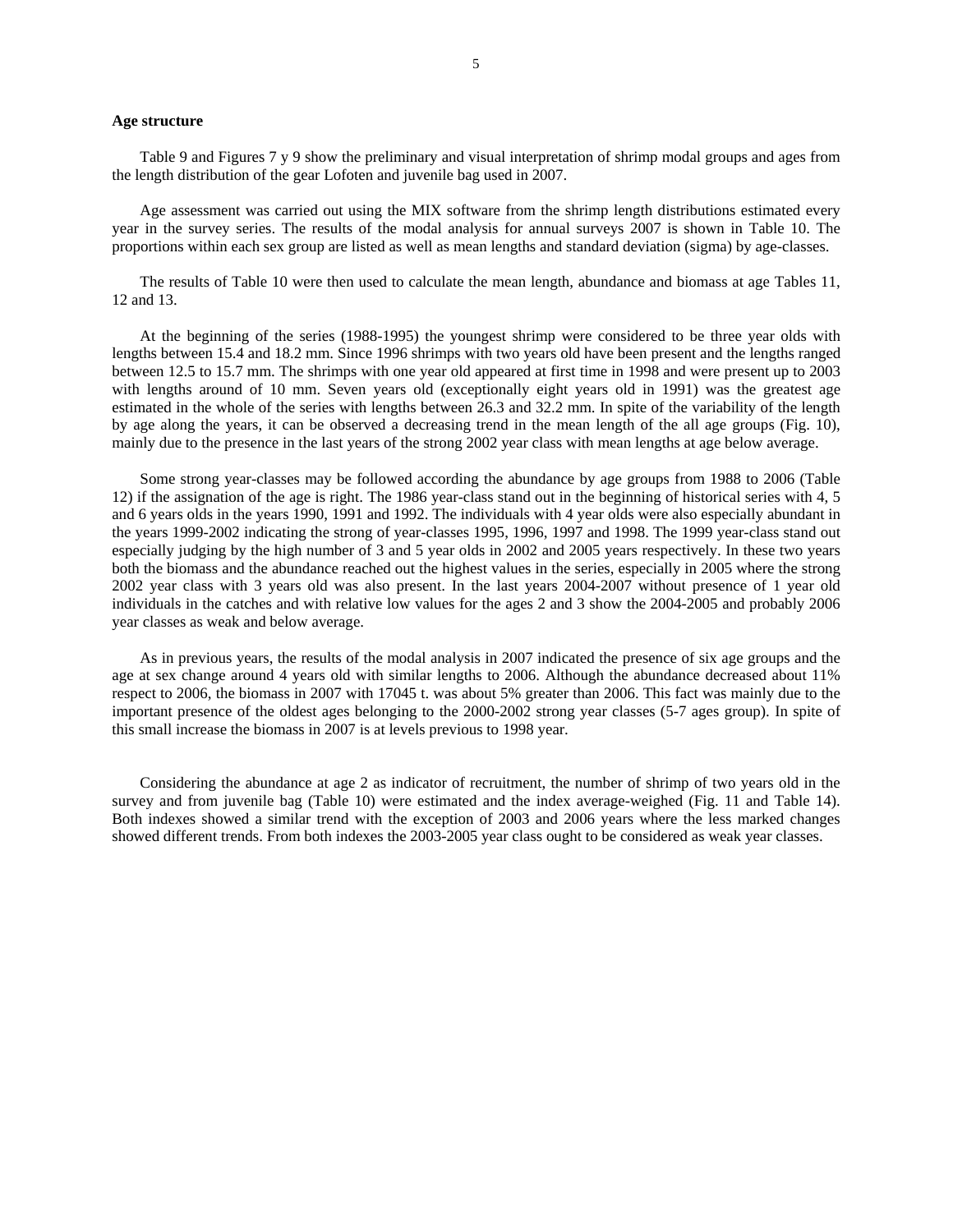## **References**

- Casas, J. M. , J. L. del Rio, J. Teruel and A. Alonso. 2005. Northern Shrimp (*Pandalus borealis*) on Flemish Cap Surveys 2005. *NAFO SCR Doc*., No.78. Serial No. N5183, 28 p.
- del Rio, J.L. 1998. Northern Shrimp (*Pandalus borealis*) on Flemish Cap in July-August 1998. *NAFO SCR Doc*., No. 81. Serial No. 3082, 13 p.
- Garabana, D. 1999. Northern Shrimp (*Pandalus borealis*) on Flemish Cap in July 1999. *NAFO SCR Doc*., No. 106. Serial No. 4186, 15 p.
- McCrary, J.A. 1971. Sternal spines as a characteristic for differentiating between females of some pandalidae. *J. Fish. Res. Board Can*. 28: 98-100.
- Rasmussen, B. 1953. On the geographical variation on growth and sexual development of the deep sea prawn (*Pandalus borealis*, Kroyer ). *Fish. Dir. Skr. Ser Hav Unders*. 10 (3): 1-160.
- Shumway, S.E., H.C. Perkins, D.F. Schick and A.P. Stikney**.** 1985. Synopsis of biological data on the Pink Shrimp (*Pandalus borealis*, Kroyer, 1838). *NOAA Techn. Rep. NMFS* 30, 57 p.
- Skúladóttir, U. and P. Diaz. 2001. Age assessment of Northern Shrimp (*Pandalus borealis*) in EU surveys on Flemish Cap in 1988-2001. *NAFO SCR Doc*., No. 189. Serial No. 4579, 8 p.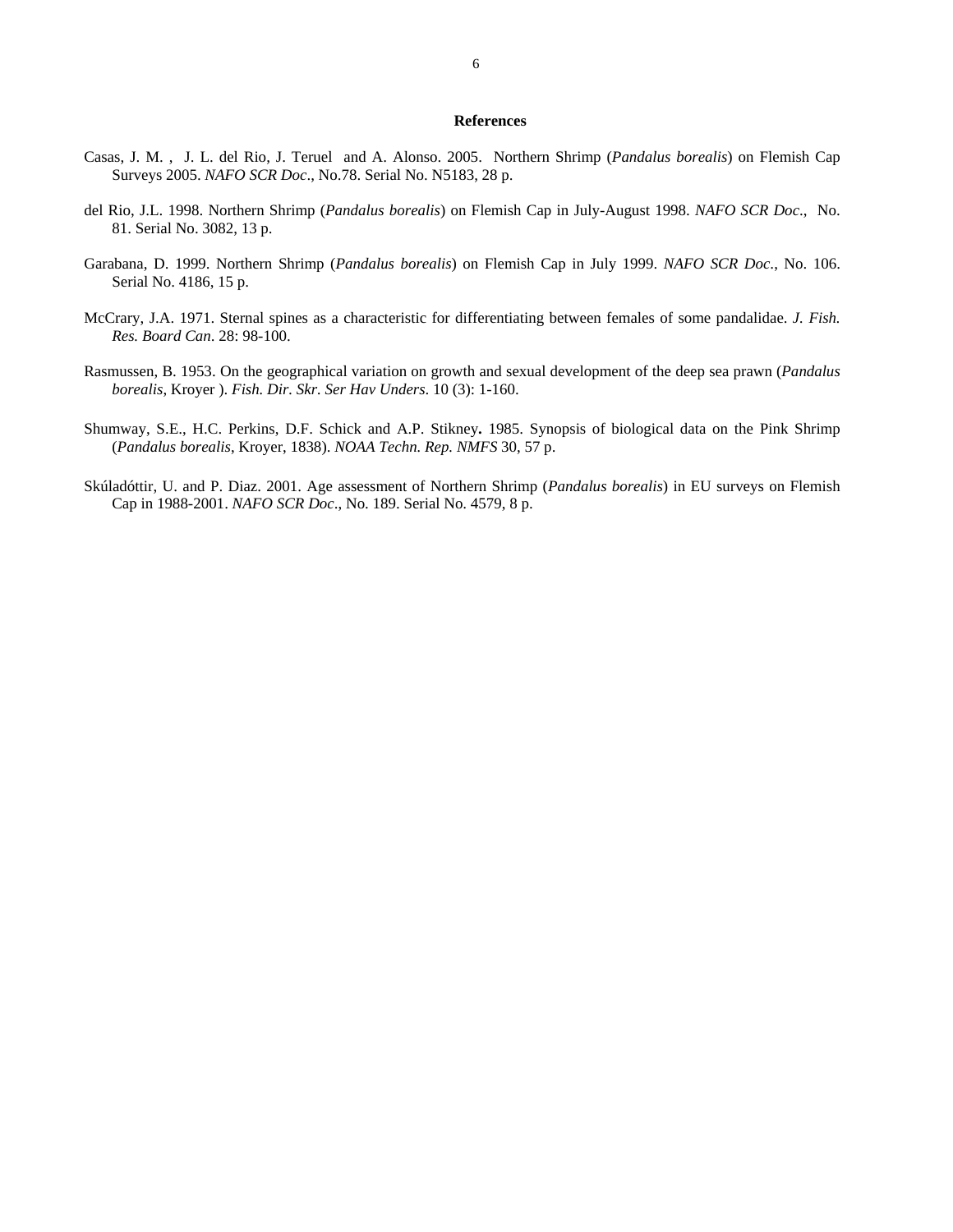| Procedure                                                                                                           | Specification                                                                                                                                                                   |
|---------------------------------------------------------------------------------------------------------------------|---------------------------------------------------------------------------------------------------------------------------------------------------------------------------------|
| Vessel<br><b>GT</b><br>Power<br>Maximun trawling depth<br>Trawl winch                                               | R/V Vizconde de Eza<br>1400 t<br>1 800 HP<br>$1400 \text{ m}$<br>Automatic control on warp tension                                                                              |
| Mean trawling speed                                                                                                 | 3.5 knots                                                                                                                                                                       |
| Trawling time                                                                                                       | 30 minutes effective time                                                                                                                                                       |
| Fishing gear                                                                                                        | type Lofoten                                                                                                                                                                    |
| footrope / handrope<br>footgear<br>mesh size in cod-end<br>bridle<br>trawl doors<br>vertical opening<br>warp length | $31.20 / 17.70$ m<br>27 steel bobbins of 35 cm<br>$35 \text{ mm}$<br>100 meters, 45 mm, 200 Kg/100m<br>polyvalent, 850 Kg<br>3.5 <sub>m</sub><br>$10 \times depth (m.)^{0.775}$ |
| warp diameter<br>dan leno bobbin                                                                                    | 20<br>not used                                                                                                                                                                  |
| Type of survey                                                                                                      | Stratified sampling                                                                                                                                                             |
| Station selection procedure                                                                                         | Random                                                                                                                                                                          |
| Criterion to change position of a<br>selected tow                                                                   | unsuitable bottom for trawling according to ecosonder register.<br>$\overline{\phantom{a}}$<br>Information on gear damage from previous surveys.                                |
| Criterion to reject data from tow                                                                                   | tears in cod-end<br>severe tears in the gear<br>less than 20 minutes tow<br>bad behaviour of the gear<br>$\overline{a}$                                                         |
| Daily period for fishing                                                                                            | 6.00 to 22.00 hours                                                                                                                                                             |
| Species for sampling                                                                                                | All fish, squid and shrimp                                                                                                                                                      |

**Table 1**. Technical data of bottom trawl research surveys on EU Flemish Cap 2007.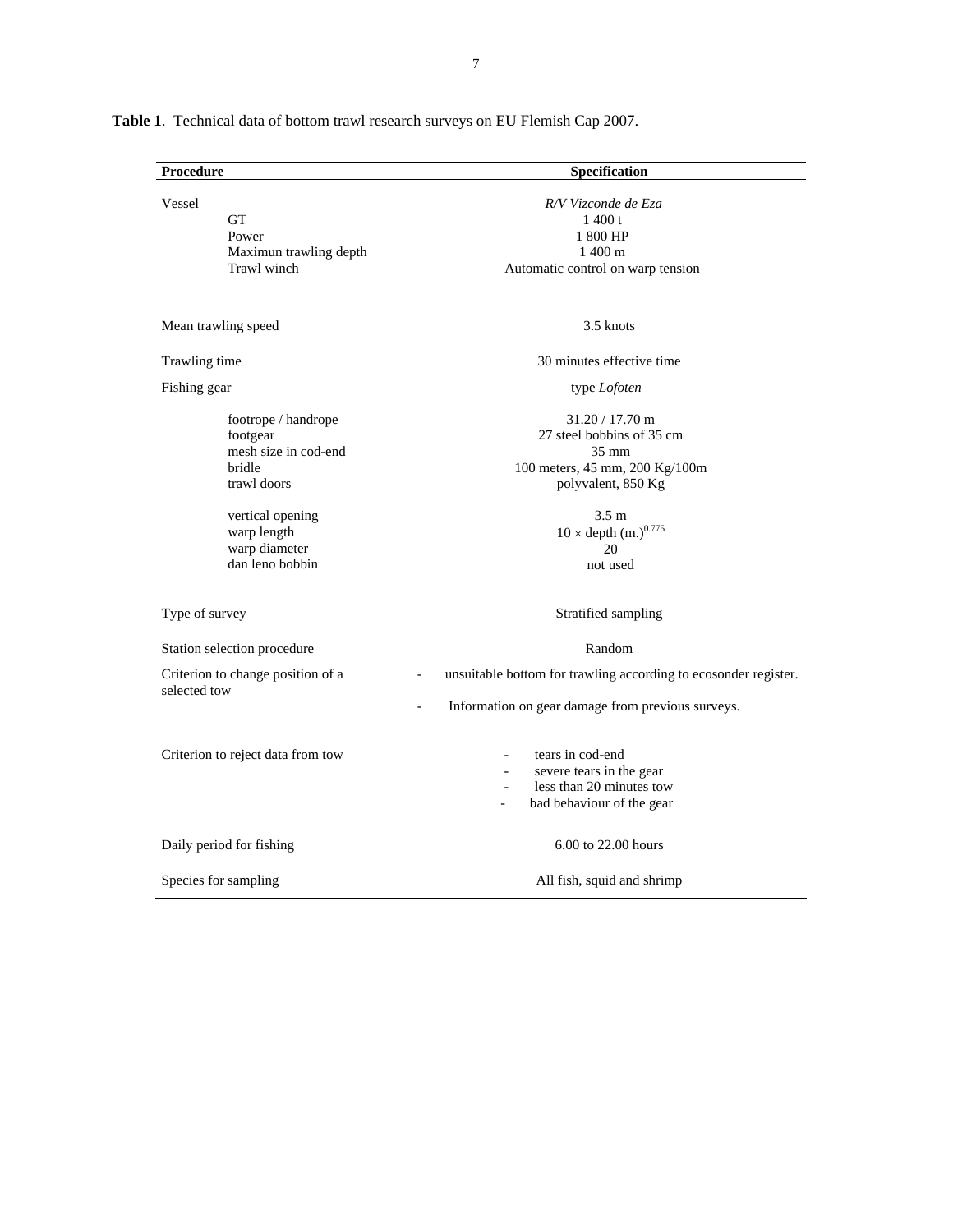| Year                   | Mean catch<br>per tow<br>(kg) | <b>Total Biomass</b><br>(tons) | <b>Biomass</b><br>$CL > 20$ mm<br>(tons) | <b>Female Biomass</b><br>(tons) | Female Mean<br>catch per tow<br>(kg) |
|------------------------|-------------------------------|--------------------------------|------------------------------------------|---------------------------------|--------------------------------------|
| 1988                   | 6.98                          | 5615                           | 5255                                     | 4525                            | 5.63                                 |
| 1989                   | 2.80                          | 2252                           | 2082                                     | 1359                            | 1.69                                 |
| 1990                   | 4.23                          | 3405                           | 2756                                     | 1363                            | 1.69                                 |
| 1991                   | 14.12                         | 11352                          | 10306                                    | 6365                            | 7.91                                 |
| 1992                   | 30.48                         | 24508                          | 23214                                    | 15472                           | 19.24                                |
| 1993                   | 14.52                         | 11673                          | 8596                                     | 6923                            | 8.61                                 |
| 1994 <sup>1</sup>      | 4.82                          | 3879                           | 3702                                     | 2945                            | 3.66                                 |
| 1995                   | 9.05                          | 7276                           | 6379                                     | 4857                            | 6.04                                 |
| 1996                   | 13.01                         | 10461                          | 8083                                     | 5132                            | 6.38                                 |
| 1997                   | 9.26                          | 7449                           | 6344                                     | 4885                            | 6.07                                 |
| 1998 <sup>2</sup>      | 48.95                         | 39367                          | 15562                                    | 11444                           | 14.23                                |
| 1999                   | 30.70                         | 24692                          | 15073                                    | 13669                           | 17.00                                |
| 2000                   | 23.63                         | 19003                          | 10649                                    | 10172                           | 12.65                                |
| 2001                   | 33.83                         | 27204                          | 17462                                    | 13336                           | 16.58                                |
| 2002                   | 45.40                         | 36510                          | 17319                                    | 17091                           | 21.25                                |
| 2003                   | 26.22                         | 21087                          | 13070                                    | 11589                           | 14.41                                |
| 2004                   | 25.10                         | 20182                          | 12027                                    | 12081                           | 15.02                                |
| 2005                   | 38.14                         | 30675                          | 13609                                    | 14381                           | 17.88                                |
| 2006                   | 20.19                         | 16235                          | 8578                                     | 11477                           | 14.27                                |
| 2007                   | 21.20                         | 17046                          | 11632                                    | 12843                           | 15.97                                |
| codend mesh-size 40 mm |                               |                                |                                          |                                 |                                      |

**Table 2**. Different indexes of shrimp estimated by swept area method in the years 1988-2007 on EU Flemish Cap surveys. From 1988-2002 the data were transformed by Warren method.

2 codend mesh-size 25 mm liner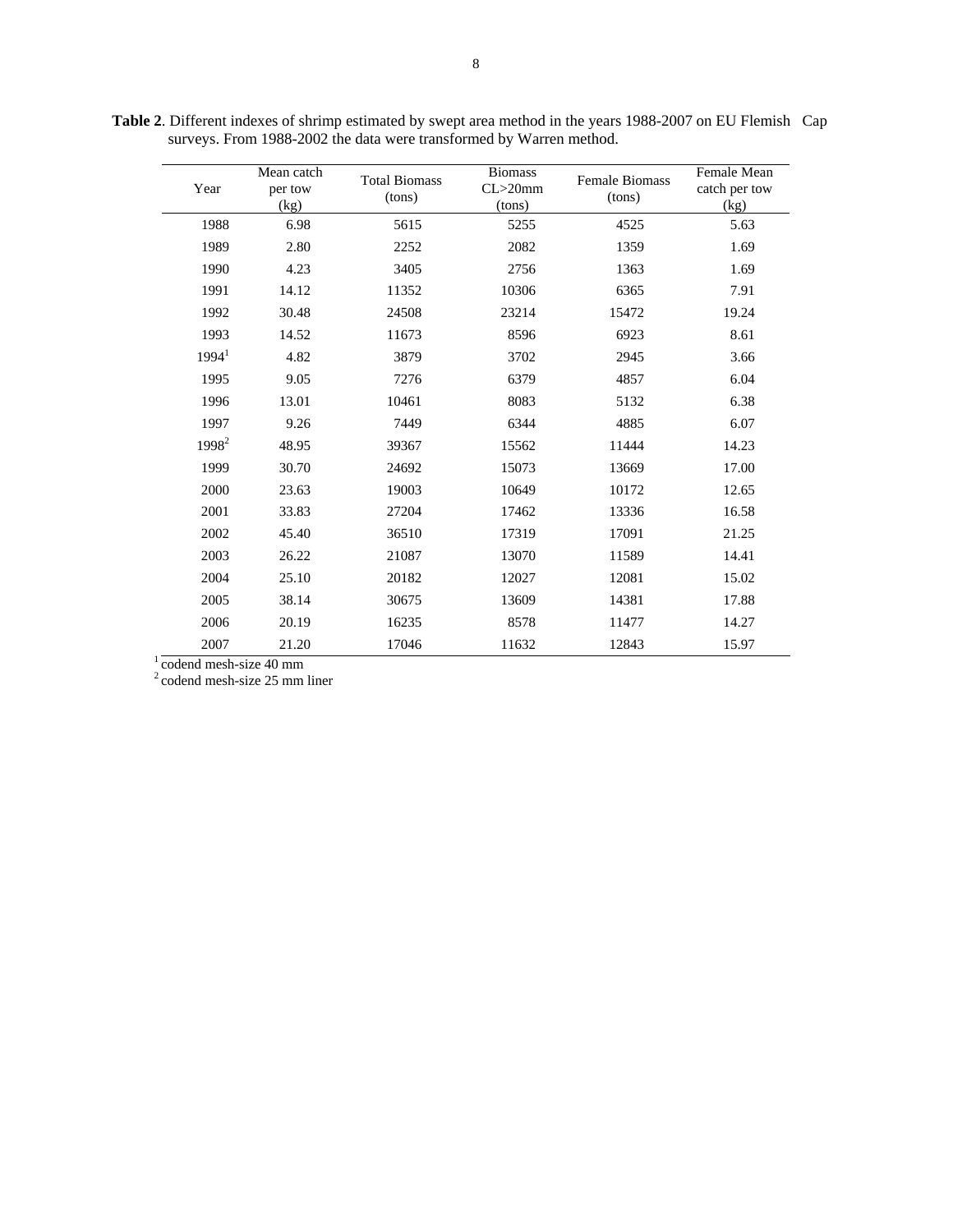| Stratum        | Depth<br>(Fathoms) | 1988 | 1989 | 1990 | 1991   | 1992           | 1993 | $1994^1$       | 1995 | 1996 | 1997 | $1998^2$ | 1999 | 2000 | 2001 | 2002 | 2003           | 2004         | 2005           | 2006 | 2007             |
|----------------|--------------------|------|------|------|--------|----------------|------|----------------|------|------|------|----------|------|------|------|------|----------------|--------------|----------------|------|------------------|
| $\mathbf{1}$   | 70-80              |      |      |      |        |                |      |                |      |      |      |          |      |      |      |      | $\overline{3}$ | $\mathbf{0}$ |                |      | $\boldsymbol{0}$ |
| 2              | 81-100             |      |      |      |        |                |      |                |      |      |      | 175      |      |      | 69   | 112  | 690            | 217          | 164            | 8    | 50               |
| 3              | 101-140            |      |      |      | $10\,$ |                |      |                |      | 148  | 39   | 639      | 450  | 1486 | 2169 | 5527 | 1817           | 2107         | 1023           | 477  | 20               |
| $\overline{4}$ | 101-140            |      |      |      |        |                |      |                |      |      |      | 239      | 596  | 306  | 1099 | 1942 | 637            | 785          | 2395           | 1195 | 11               |
| 5              | 101-140            |      |      |      |        | 8              |      |                |      | 26   | 110  | 1107     | 1948 | 2135 | 2782 | 2445 | 3780           | 867          | 695            | 664  | 558              |
| 6              | 101-140            |      |      |      | 32     | $\overline{c}$ | 5    |                | 20   | 422  | 161  | 2915     | 1142 | 657  | 2112 | 2951 | 1667           | 1250         | 883            | 299  | 462              |
| $\tau$         | 141-200            |      | 30   | 400  | 1265   | 3763           | 2704 | 117            | 506  | 1336 | 988  | 4056     | 3072 | 2213 | 3006 | 4632 | 1521           | 3108         | 2607           | 1370 | 1642             |
| 8              | 141-200            |      |      | 88   | 248    | 1662           | 826  | $\overline{4}$ | 248  | 676  | 393  | 2402     | 2507 | 1140 | 2900 | 4257 | 1110           | 2043         | 4585           | 3084 | 709              |
| 9              | 141-200            | 133  | 69   | 35   |        |                | 135  |                | 613  | 459  | 412  | 3981     | 1139 | 1110 | 1483 | 1754 | 819            | 673          | 583            | 1435 | 1277             |
| 10             | 141-200            | 275  | 75   | 321  | 2103   | 3235           | 1778 | 752            | 1315 | 1148 | 1099 | 7186     | 4052 | 2771 | 3760 | 3748 | 4685           | 2489         | 2447           | 614  | 3248             |
| 11             | 141-200            | 263  |      | 148  | 1144   | 4096           | 1335 | 447            | 650  | 1235 | 1018 | 6049     | 3017 | 3005 | 4091 | 3460 | 3003           | 2350         | 2284           | 1086 | 2878             |
| 12             | 201-300            | 2170 | 505  | 512  | 2361   | 4654           | 2115 | 636            | 1201 | 1295 | 1195 | 2042     | 2127 | 1082 | 845  | 1468 | 378            | 1222         | 1510           | 1524 | 1965             |
| 13             | 201-300            |      | 66   | 64   | 89     | 38             | 136  |                | 28   | 687  | 554  | 1580     | 1465 | 43   | 620  | 217  | 23             | 230          | 689            | 691  | 373              |
| 14             | 201-300            | 618  | 375  | 623  | 995    | 2543           |      | 679            | 792  | 1076 | 426  | 3034     | 1717 | 689  | 843  | 2014 | 303            | 726          | 2155           | 923  | 1481             |
| 15             | 201-300            | 963  | 451  | 855  | 2004   | 3605           | 2292 | 1078           | 1370 | 1278 | 478  | 2575     | 1156 | 1753 | 837  | 1108 | 483            | 993          | 1039           | 1539 | 1597             |
| 16             | 301-400            | 777  | 253  | 355  | 179    | 420            | 139  | 49             | 57   | 237  | 168  | 515      | 172  | 464  | 375  | 506  | 92             | 696          | 1099           | 840  | 526              |
| 17             | 301-400            |      |      |      |        |                | 35   |                |      |      |      |          |      |      |      | 3    |                |              | 5              | 196  | 56               |
| 18             | 301-400            |      |      |      |        |                | 175  |                |      | 43   | 9    |          |      | 6    |      | 44   |                | 42           | 42             | 115  | 8                |
| 19             | 301-400            | 134  | 359  |      | 792    | 388            |      | 118            | 467  | 397  | 404  | 887      | 109  | 121  | 229  | 311  | 61             | 366          | 402            | 173  | 187              |
| 20             | 401-500            |      |      |      |        |                |      |                |      |      |      |          |      |      |      |      |                | 6            | 250            | 29   | 20               |
| 28             | 401-500            |      |      |      |        |                |      |                |      |      |      |          |      |      |      |      |                | 52           | 130            | 175  | 54               |
| 33             | 401-500            |      |      |      |        |                |      |                |      |      |      |          |      |      |      |      |                |              | $\mathfrak{S}$ |      | $\boldsymbol{0}$ |
| 21             | 501-600            |      |      |      |        |                |      |                |      |      |      |          |      |      |      |      |                |              | $\mathbf{0}$   |      |                  |
| 34             | 501-600            |      |      |      |        |                |      |                |      |      |      |          |      |      |      |      |                |              | 13             |      | $\overline{0}$   |

**Table 3**. Total shrimp biomass estimated by strata (tons) in the years 1988-2007 from EU Flemish Cap surveys. Between 1988 and 2002 data were transformed by Warren's method.

 $\frac{1}{2}$ codend mesh-size 40 mm<br> $\frac{2}{2}$ codend mesh-size 25 mm liner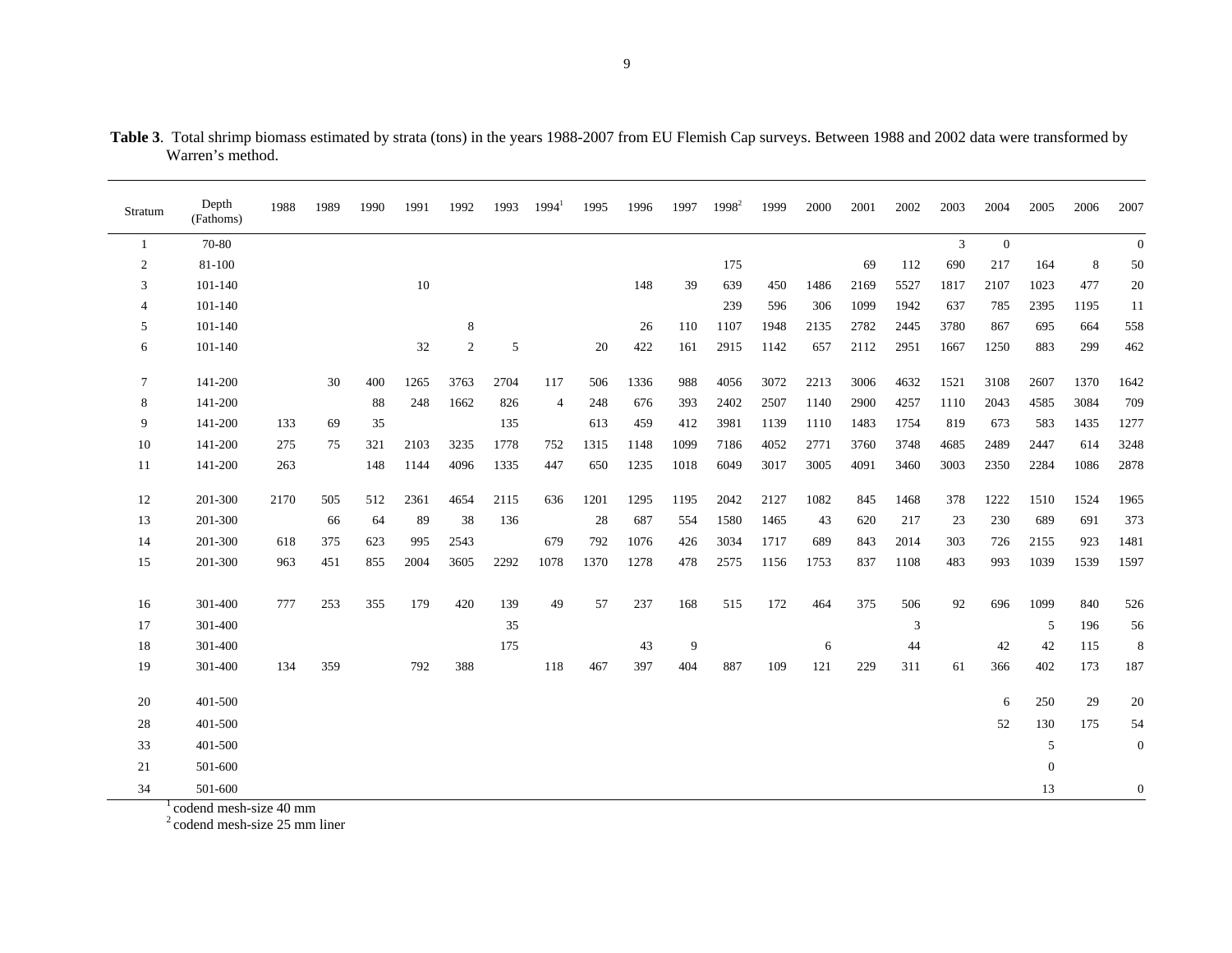**Table 4**. Shrimp Biomass in depths lower than 140 fathoms (257 meters) as percentage of total biomass from EU Flemish Cap 1995 - 2007 surveys.

| Year                                    | 1995          | 1996         | 1997 | 1998 <sup>1</sup> | 1999 | 2000 | 2001 | 2002  | 2003 | 2004 | 2005 | 2006 | 2007 |
|-----------------------------------------|---------------|--------------|------|-------------------|------|------|------|-------|------|------|------|------|------|
| Biomass (tons)<br>$(< 140$ fathoms)     | 20            | 596          | 309  | 5075              | 4136 | 4584 | 8231 | 12978 | 8594 | 5226 | 5160 | 2643 | 1101 |
| % of Total biomass<br>$(< 140$ fathoms) | 0%            | 6%           | 4%   | 13%               | 17%  | 24%  | 30%  | 36%   | 41%  | 26%  | 21%  | 16%  | 6%   |
|                                         | $\sim$ $\sim$ | $\mathbf{r}$ |      |                   |      |      |      |       |      |      |      |      |      |

 $1$  codend mesh-size 25 mm liner

**Table 5.** Shrimp length frequencies  $(x 10^5)$  and percentages by sex and maturity stage from EU Flemish Cap 2007.

| <b>LENGTH</b> |              | <b>FEMALES</b> |                |                         |  |  |  |  |  |  |  |  |
|---------------|--------------|----------------|----------------|-------------------------|--|--|--|--|--|--|--|--|
| (mm CL)       | <b>MALES</b> | Primiparous    | Multiparous    | Ovigerous               |  |  |  |  |  |  |  |  |
| 8.5           | $\mathbf{1}$ |                |                |                         |  |  |  |  |  |  |  |  |
| 9             | $\,1$        |                |                |                         |  |  |  |  |  |  |  |  |
| 9.5           | 3            |                |                |                         |  |  |  |  |  |  |  |  |
| 10            | $\tau$       |                |                |                         |  |  |  |  |  |  |  |  |
| 10.5          | $\tau$       |                |                |                         |  |  |  |  |  |  |  |  |
| 11            | 23           |                |                |                         |  |  |  |  |  |  |  |  |
| 11.5          | 63           |                |                |                         |  |  |  |  |  |  |  |  |
| 12            | 81           |                |                |                         |  |  |  |  |  |  |  |  |
| 12.5          | 123          |                |                |                         |  |  |  |  |  |  |  |  |
| 13            | 249          |                |                |                         |  |  |  |  |  |  |  |  |
| 13.5          | 296          | 3              |                |                         |  |  |  |  |  |  |  |  |
| 14            | 439          |                |                |                         |  |  |  |  |  |  |  |  |
| 14.5          | 665          | $\mathfrak{2}$ |                |                         |  |  |  |  |  |  |  |  |
| 15            | 700          | 6              |                |                         |  |  |  |  |  |  |  |  |
| 15.5          | 722          | 11             | $\mathfrak{2}$ |                         |  |  |  |  |  |  |  |  |
| 16            | 682          | 39             | 9              |                         |  |  |  |  |  |  |  |  |
| 16.5          | 778          | 48             | 8              |                         |  |  |  |  |  |  |  |  |
| 17            | 805          | 120            | 23             |                         |  |  |  |  |  |  |  |  |
| 17.5          | 948          | 226            | 66             |                         |  |  |  |  |  |  |  |  |
| 18            | 1219         | 514            | 172            |                         |  |  |  |  |  |  |  |  |
| 18.5          | 1204         | 964            | 374            |                         |  |  |  |  |  |  |  |  |
| 19            | 1107         | 1001           | 680            |                         |  |  |  |  |  |  |  |  |
| 19.5          | 1159         | 1445           | 956            |                         |  |  |  |  |  |  |  |  |
| 20            | 723          | 1447           | 1287           |                         |  |  |  |  |  |  |  |  |
| 20.5          | 546          | 1652           | 1233           |                         |  |  |  |  |  |  |  |  |
| 21            | 294          | 1234           | 1193           |                         |  |  |  |  |  |  |  |  |
| 21.5          | 153          | 935            | 1015           | $\mathbf{1}$            |  |  |  |  |  |  |  |  |
| 22            | 100          | 718            | 974            |                         |  |  |  |  |  |  |  |  |
| 22.5          | 22           | 538            | 819            |                         |  |  |  |  |  |  |  |  |
| 23            | 18           | 370            | 856            |                         |  |  |  |  |  |  |  |  |
| 23.5          | 3            | 253            | 694            | $\mathbf{1}$            |  |  |  |  |  |  |  |  |
| 24            | 6            | 157            | 593            |                         |  |  |  |  |  |  |  |  |
| 24.5          |              | 93             | 452            |                         |  |  |  |  |  |  |  |  |
| 25            |              | 48             | 341            |                         |  |  |  |  |  |  |  |  |
| 25.5          |              | 28             | 244            |                         |  |  |  |  |  |  |  |  |
| 26            |              | 7              | 192            |                         |  |  |  |  |  |  |  |  |
| 26.5          |              | $\overline{c}$ | 125            |                         |  |  |  |  |  |  |  |  |
| 27            |              | $\overline{c}$ | 65             |                         |  |  |  |  |  |  |  |  |
| 27.5          |              |                | 26             |                         |  |  |  |  |  |  |  |  |
| 28            |              |                | 14             |                         |  |  |  |  |  |  |  |  |
| 28.5          |              |                | 9              |                         |  |  |  |  |  |  |  |  |
| 29            |              |                | 8              |                         |  |  |  |  |  |  |  |  |
| 29.5          |              |                | $\,1$          |                         |  |  |  |  |  |  |  |  |
| 30            |              |                | $\mathbf{1}$   |                         |  |  |  |  |  |  |  |  |
| Total         | 13147        | 11878          | 12432          | $\overline{\mathbf{c}}$ |  |  |  |  |  |  |  |  |
| Percentage %  | 35.10        | 31.71          | 33.19          | 0.01                    |  |  |  |  |  |  |  |  |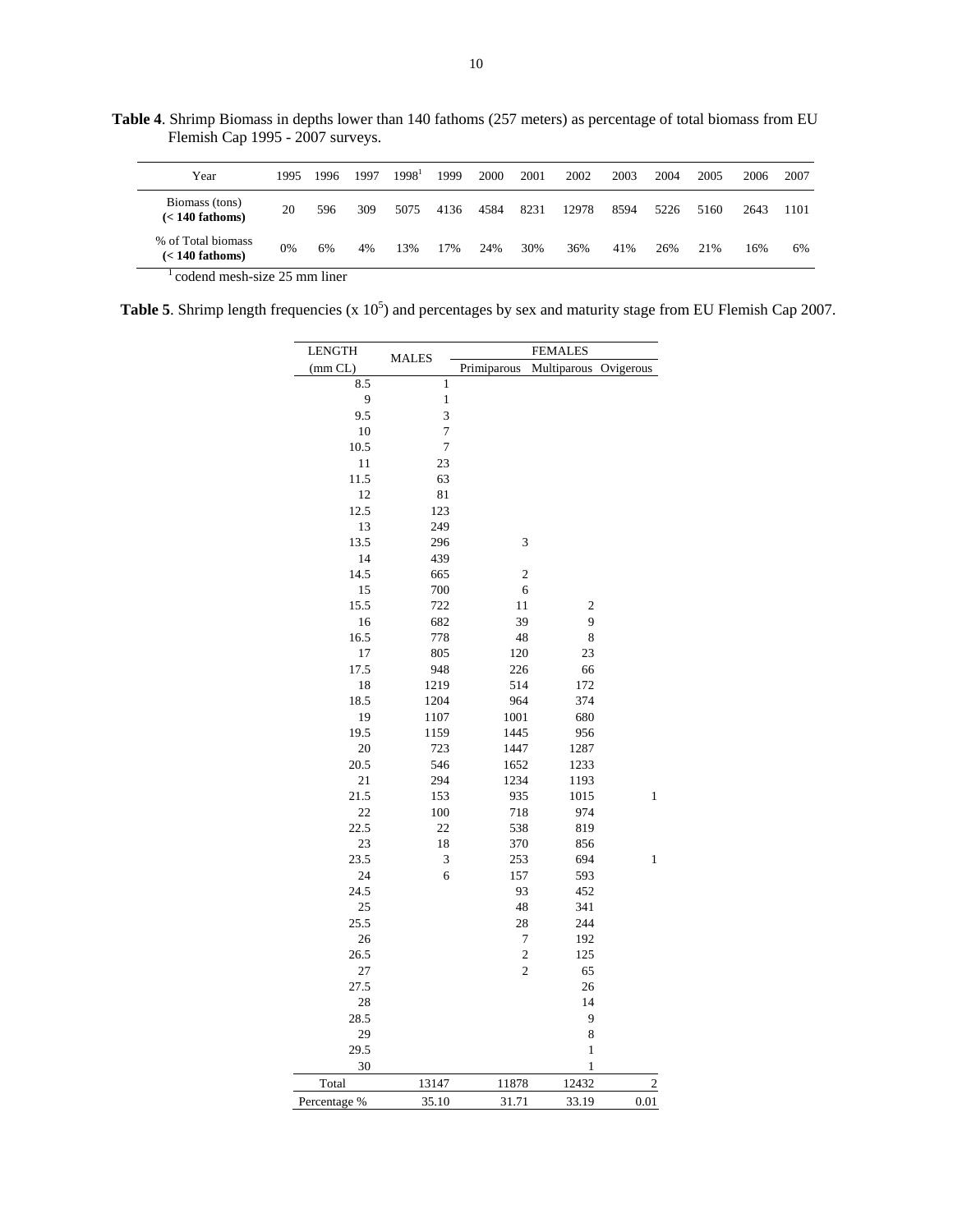| Length         |                         |                  |                  |                             |                  |                |                                            |          |                | <b>STRATA</b>  |                  |                |                |                             |                  |                |                |                |                            |                |                             |
|----------------|-------------------------|------------------|------------------|-----------------------------|------------------|----------------|--------------------------------------------|----------|----------------|----------------|------------------|----------------|----------------|-----------------------------|------------------|----------------|----------------|----------------|----------------------------|----------------|-----------------------------|
| $mm$ (CL)      | $\mathfrak{2}$          | 3                | 4                | 5                           | 6                | 7              | 8                                          | 9        | 10             | 11             | 12               | 13             | 14             | 15                          | 16               | 17             | 18             | 19             | 20                         | 28             | <b>Total</b>                |
| $\overline{7}$ |                         |                  |                  |                             |                  |                |                                            |          | 15             |                |                  |                |                |                             |                  |                |                |                |                            |                | 15                          |
| 7.5            |                         |                  |                  |                             |                  |                |                                            |          |                |                |                  |                |                |                             |                  |                |                |                |                            |                |                             |
| 8              |                         |                  |                  |                             |                  |                |                                            |          |                |                |                  |                |                |                             |                  |                |                |                |                            |                |                             |
| 8.5            | $\mathbf{1}$            |                  |                  |                             |                  |                |                                            |          |                |                |                  |                |                |                             |                  |                |                |                |                            |                | $\mathbf{1}$                |
| 9              |                         |                  | 1                |                             |                  |                |                                            |          |                |                |                  |                |                |                             |                  |                |                |                |                            |                | $\mathbf{1}$                |
| 9.5            | $\mathbf{1}$            |                  |                  |                             |                  | $\mathbf{1}$   |                                            |          |                |                |                  |                |                |                             |                  |                |                |                |                            |                | $\ensuremath{\mathfrak{Z}}$ |
| $10\,$         | 3                       |                  | 1                | $\mathbf{1}$                |                  |                |                                            |          | $\sqrt{2}$     |                |                  |                |                |                             |                  |                |                |                |                            |                | $\boldsymbol{7}$            |
| 10.5           | $\overline{\mathbf{c}}$ |                  | $\,1$            | $\mathbf{1}$                | $\boldsymbol{2}$ |                | $\mathbf{1}$                               |          |                |                |                  |                |                |                             |                  |                |                |                |                            |                | $\tau$                      |
| 11             | 4                       |                  | $\mathbf{1}$     | $\tau$                      | 3                | 5              | $\mathbf{1}$                               |          | $\mathfrak{2}$ |                |                  |                |                |                             |                  |                |                |                |                            |                | 23                          |
| 11.5           | 6                       | $\mathbf{1}$     | $\mathbf{1}$     | 18                          | $\overline{4}$   | 10             | 6                                          |          | 17             | $\mathbf{1}$   |                  |                |                |                             |                  |                |                |                |                            |                | 63                          |
| 12             | 6                       | $\mathbf{1}$     | 4                | 15                          | 5                | 12             | 9                                          |          | $\tau$         | 14             | 3                |                | 5              |                             |                  |                |                |                |                            |                | 81                          |
| 12.5           | 15                      | $\mathbf{1}$     | 5                | 14                          | 14               | 28             | 14                                         |          | 24             | $\mathbf{1}$   | $\boldsymbol{2}$ |                | 5              |                             |                  |                |                |                |                            |                | 123                         |
| 13             | 20                      | 2                | 7                | 34                          | 14               | 26             | 25                                         | 23       | 52             | 35             | 7                | 2              | $\mathbf{1}$   |                             | $\mathbf{1}$     |                |                |                |                            |                | 249                         |
| 13.5           | 25                      | $\boldsymbol{2}$ | 8                | 31                          | 15               | 60             | 30                                         | 28       | 49             | 31             | 10               | $\overline{4}$ | 5              | $\mathbf{1}$                |                  |                |                |                |                            |                | 299                         |
| 14             | 28                      | $\boldsymbol{2}$ | 8                | 69                          | 17               | 75             | 50                                         | 10       | 95             | 32             | 27               | 11             | 12             | $\boldsymbol{2}$            | $\mathbf{1}$     |                |                |                |                            |                | 439                         |
| 14.5           | 19                      | $\sqrt{2}$       | 7                | 62                          | 17               | 96             | 51                                         | 55       | 119            | 108            | 62               | 18             | 37             | 11                          | 3                |                |                |                |                            |                | 667                         |
| 15             | 17                      | $\boldsymbol{2}$ | 8                | 71                          | 12               | 64             | 62                                         | 42       | 145            | 76             | 134              | 45             | 20             | 9                           | $\,1\,$          |                |                |                |                            |                | 706                         |
| 15.5           | 18                      | 3                | 3                | 65                          | 15               | 60             | 98                                         | 10       | 102            | 143            | 139              | 24             | 38             | 17                          |                  |                |                |                |                            |                | 735                         |
| 16             | 10                      | $\mathbf{1}$     | 1                | 46                          | 21               | 58             | 36                                         | 36       | 211            | 142            | 103              | 29             | 17             | 19                          |                  |                |                |                |                            |                | 730                         |
| 16.5           | 10                      | 2                | 3                | 72                          | 30               | 69             | 74                                         | 31       | 183            | 133            | 154              | 26             | 28             | 20                          | 3                |                |                |                |                            |                | 834                         |
| 17             | 10                      | 3                | $\boldsymbol{2}$ | 82                          | 30               | 77             | 68                                         | 63       | 216            | 119            | 180              | 35             | 28             | 31                          | $\boldsymbol{2}$ |                |                |                |                            |                | 948                         |
| 17.5           | 4                       | 4                | $\boldsymbol{2}$ | 62                          | 42               | 137            | 101                                        | 124      | 255            | 176            | 178              | 45             | 52             | 52                          | 5                |                |                |                |                            |                | 1240                        |
| 18             | 6                       | 5                | $\boldsymbol{2}$ | 116                         | 62               | 240            | 74                                         | 216      | 528            | 226            | 210              | 82             | 65             | 64                          | 8                |                |                |                |                            |                | 1905                        |
| 18.5           | 4                       | 5                | $\boldsymbol{2}$ | 116                         | 104              | 337            | 138                                        | 292      | 485            | 395            | 346              | 94             | 132            | 83                          | 14               |                |                | $\mathbf{1}$   |                            |                | 2542                        |
| 19             | 4                       | 6                | $\mathbf{1}$     | 134                         | 126              | 277            | 163                                        | 237      | 639            | 492            | 402              | 72             | 93             | 117                         | 22               |                |                |                |                            |                | 2789                        |
| 19.5           | 3                       | 3                |                  | 127                         | 156              | 395            | 180                                        | 332      | 758            | 669            | 388              | 82             | 241            | 195                         | 27               |                |                | $\mathbf{1}$   |                            |                | 3560                        |
| 20             | 3                       | $\overline{2}$   | $\mathbf{1}$     | 141                         | 122              | 411            | 180                                        | 277      | 740            | 664            | 389              | 98             | 179            | 208                         | 39               |                |                | 3              |                            |                | 3457                        |
| 20.5           |                         | $\overline{2}$   |                  | 113                         | 116              | 352            | 199                                        | 255      | 644            | 720            | 422              | 40             | 294            | 222                         | 45               | $\overline{c}$ |                | 4              |                            | 1              | 3432                        |
| 21             | $\mathbf{1}$            | $\mathbf{1}$     |                  | 48                          | 100              | 346            | 86                                         | 259      | 530            | 545            | 302              | 31             | 161            | 236                         | 62               | 4              |                | 8              |                            | $\overline{2}$ | 2723                        |
| 21.5           | $\mathbf{1}$            | $1\,$            |                  | 50                          | 57               | 218            | 59                                         | 201      | 400            | 356            | 278              | 45             | 154            | 193                         | 79               | 3              |                | 9              |                            | 3              | 2107                        |
| $22\,$         |                         |                  |                  | 30                          | 38               | 142            | 34                                         | 162      | 393            | 259            | 214              | 34             | 160            | 225                         | 89               | 2              |                | 9              | $\mathbf{1}$               | $\overline{4}$ | 1799                        |
| 22.5<br>$23\,$ |                         |                  |                  | 8                           | 21<br>15         | 130<br>83      | 32                                         | 92<br>86 | 231<br>176     | 185<br>239     | 151              | 25<br>18       | 152<br>202     | 235<br>184                  | 90<br>87         | 6<br>10        |                | 19<br>18       | $\mathbf{1}$               | 6              | 1387                        |
| 23.5           |                         |                  |                  | 9<br>14                     |                  | 59             | 29<br>15                                   | 40       | 149            | 174            | $88\,$<br>48     | 12             | 163            | 177                         | 59               |                |                | 23             | $\mathbf{1}$<br>$\sqrt{2}$ | 6<br>5         | 1252<br>958                 |
| 24             |                         |                  |                  | 10                          | 9<br>9           | 22             | 21                                         | 37       | 131            | 99             | 66               | 14             | 116            | 136                         | 60               | 6<br>10        |                | 28             | $\mathbf{1}$               | 10             | 767                         |
| 24.5           |                         |                  |                  |                             | $\mathbf{1}$     | 26             | 14                                         | 18       | 47             | 81             | 22               | 9              | 130            | 111                         | 57               | 6              |                | 22             | $\mathbf{1}$               | 6              | 552                         |
| $25\,$         |                         |                  |                  |                             | 3                | 10             | 5                                          | 10       | 72             | 64             | 17               | 4              | 81             | 66                          | 29               | 4              |                | 22             | 3                          | 6              | 397                         |
| 25.5           |                         |                  |                  |                             | 3                | 5              | 5                                          | 9        | 30             | 37             | 6                |                | 70             | 63                          | 22               | 5              |                | 16             | $\overline{\mathbf{c}}$    | 5              | 280                         |
| $26\,$         |                         |                  |                  |                             |                  | 16             |                                            |          | 6              | 43             | 8                | 4              | 44             | 45                          | 16               | 4              |                | 10             | $\mathbf{1}$               | 3              | 203                         |
| 26.5           |                         |                  |                  |                             |                  | $\mathbf{1}$   |                                            |          | 16             | 38             | 2                |                | 30             | 21                          | 7                | 3              |                | 10             | 2                          | 3              | 134                         |
| $27\,$         |                         |                  |                  |                             |                  | $\mathfrak{2}$ |                                            |          | 9              | $\mathfrak{2}$ | $\mathbf{1}$     |                | 20             | 11                          | 8                | 3              | 1              | 8              | $\mathbf{1}$               | $\overline{c}$ | 70                          |
| 27.5           |                         |                  |                  |                             |                  |                |                                            |          |                |                |                  |                | 7              | 11                          | $\mathbf{1}$     | $\mathbf{1}$   | $\mathbf{1}$   | 5              | $\mathbf{1}$               | $\mathbf{1}$   | 29                          |
| $28\,$         |                         |                  |                  |                             |                  | 2              |                                            |          |                | $\mathbf{1}$   |                  | $\mathbf{1}$   | 5              | $\ensuremath{\mathfrak{Z}}$ |                  |                |                | $\overline{c}$ | $\mathbf{1}$               | $\mathbf{1}$   | 16                          |
| 28.5           |                         |                  |                  | $\ensuremath{\mathfrak{Z}}$ |                  |                |                                            |          |                |                | $\sqrt{2}$       |                | $\mathbf{1}$   |                             |                  | $\mathbf{1}$   | $\mathbf{1}$   | $\mathbf{1}$   |                            |                | 10                          |
| 29             |                         |                  |                  |                             |                  |                |                                            |          | $\overline{c}$ |                |                  | $\mathbf{1}$   | $\mathfrak{2}$ |                             | $\,1$            | $\mathbf{1}$   | $\mathbf{1}$   | $\mathbf{1}$   |                            |                | 9                           |
| 29.5           |                         |                  |                  |                             |                  |                |                                            |          |                |                |                  |                |                |                             |                  |                |                | $\mathbf{1}$   |                            |                | 1                           |
| $30\,$         |                         |                  |                  |                             |                  |                |                                            |          |                |                |                  |                | $\mathbf{1}$   |                             |                  |                |                |                |                            |                | 1                           |
| Total          | 221                     | 51               |                  |                             |                  |                | 69 1569 1183 3852 1860 2945 7480 6300 4361 |          |                |                |                  |                | 905 2751 2768  |                             | 838              | $71\,$         | $\overline{4}$ | 221            | $18\,$                     |                | 64 37551                    |

**Table 6.** Shrimp length frequencies  $(x 10^5)$  by strata in 2007 from EU Flemish Cap survey.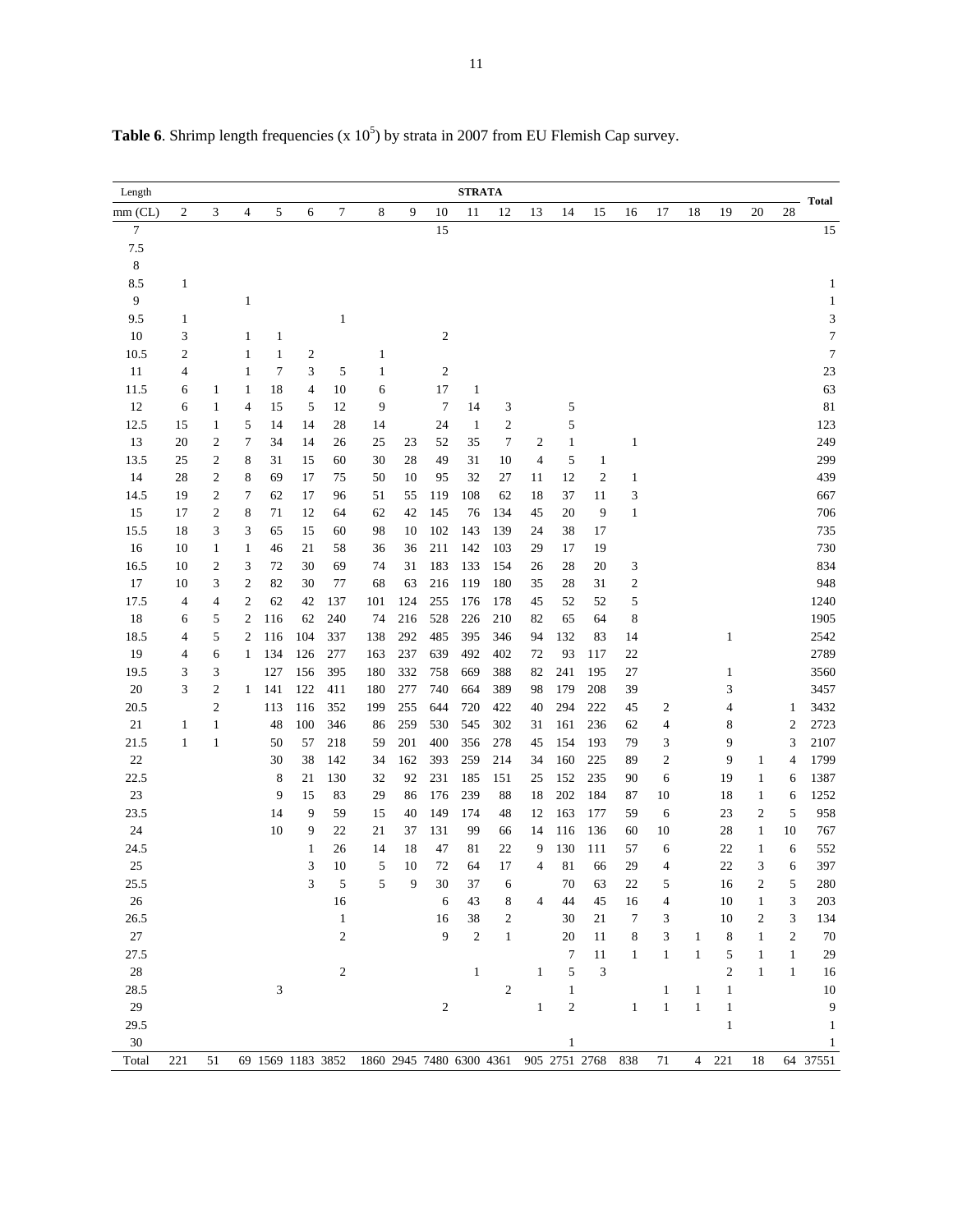|                             | Depth range   | Mean lengths (mm |      |
|-----------------------------|---------------|------------------|------|
| Strata                      | <b>Meters</b> | Fathoms          | CL   |
| $\mathcal{D}_{\mathcal{A}}$ | 147-182       | 81-100           | 14.6 |
| $3 \text{ to } 6$           | 183-256       | 101-140          | 18.3 |
| 7 to 11                     | 257-360       | 141-200          | 19.5 |
| $12 \text{ to } 15$         | 361-547       | 201-300          | 20.4 |
| 16 to 19                    | 548-733       | 301-400          | 22.8 |
| 20 to 34                    | 734-1464      | 401-800          | 24.2 |
| Total                       | 147-1464      | 80-800           | 19.7 |

**Table 7**.- Mean lengths by depth range from EU Flemish Cap surveys 2007

**Table 8**. Shrimp length frequencies taken by the small mesh size bag attached to the cod-end in 2007 survey.

| Length (CL)         | Frequency      |
|---------------------|----------------|
| mm                  |                |
| 6                   | $\overline{c}$ |
| 6.5                 | 8              |
| 7                   | 24             |
| 7.5                 | 71             |
| 8                   | 165            |
| 8.5                 | 194            |
| 9                   | 143            |
| 9.5                 | 86             |
| 10                  | 67             |
| 10.5                | 64             |
| 11                  | 116            |
| 11.5                | 110            |
| 12                  | 142            |
| 12.5                | 140            |
| 13                  | 129            |
| 13.5                | 121            |
| 14                  | 134            |
| 14.5                | 112            |
| 15                  | 82             |
| 15.5                | 37             |
| 16                  | 31             |
| 16.5                | 22             |
| 17                  | 17             |
| 17.5                | 13             |
| 18                  | 17             |
| 18.5                | 8              |
| 19                  | 14             |
| 19.5                | 9              |
| 20                  | $\overline{4}$ |
| 20.5                | $\mathbf{1}$   |
| 21                  |                |
| 21.5                | 1              |
| 22                  |                |
| 22.5                |                |
| 23                  |                |
| 23.5                |                |
| 24                  |                |
| 24.5<br>25          |                |
|                     |                |
| 25.5                | 1              |
| Total general       | 2085           |
| Catch weight (gr)   | 2888           |
| Sampled weigth (gr) | 2222           |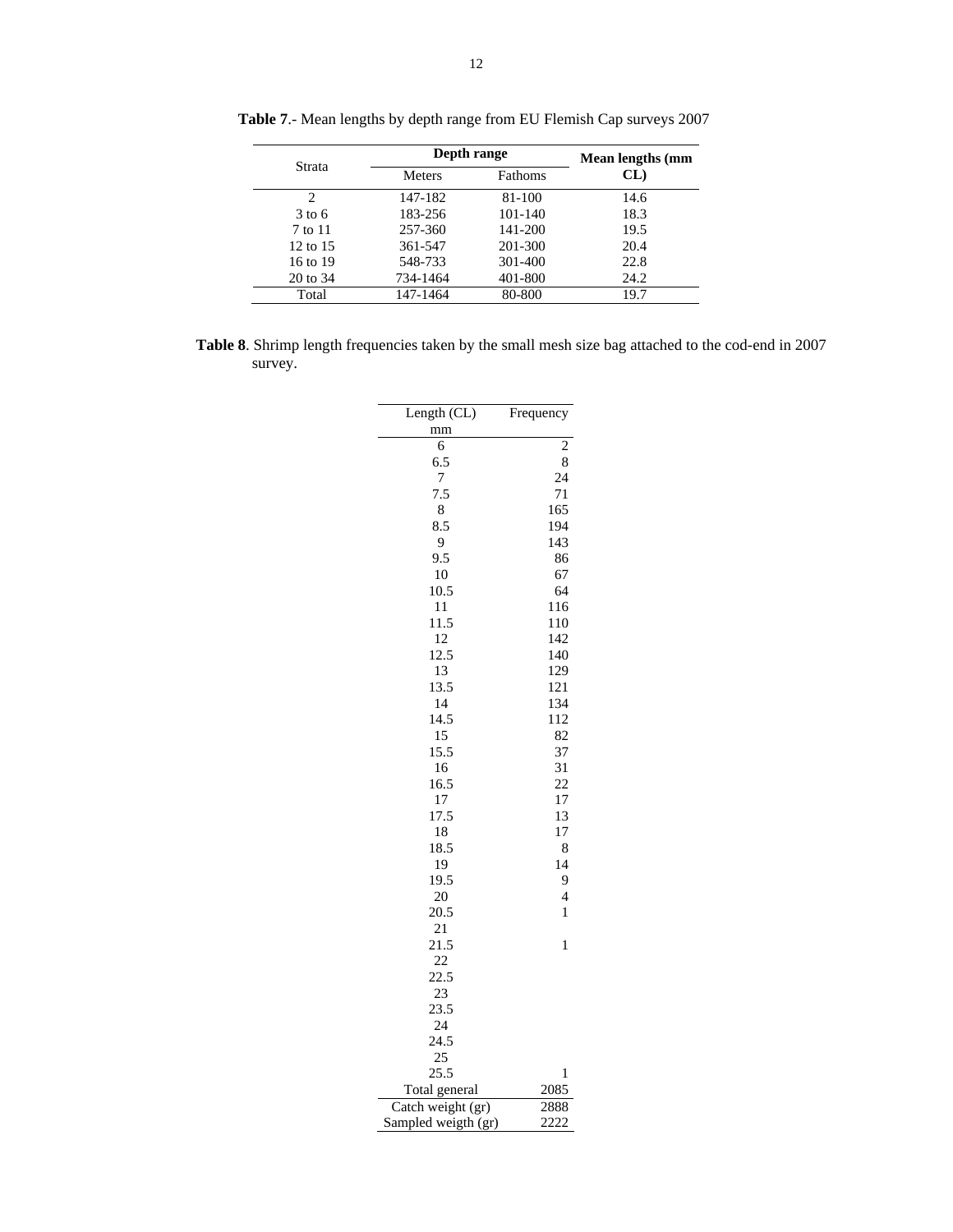|                |              | <b>LOFOTEN</b>           |        |
|----------------|--------------|--------------------------|--------|
|                | Modal groups | Cohort                   |        |
| Age            | Males        | Females                  |        |
| 1              |              | ٠                        |        |
| 2              | 13.5         |                          | T      |
| 3              | 16.5         | 16.5                     | S      |
| 4              | 18.5         | 18.5                     | R      |
| 5              |              | 20.5                     | P      |
| 6              |              | 23                       | O      |
|                |              |                          |        |
|                |              | <b>BAG ON THE CODEND</b> |        |
|                |              | Modal groups             |        |
| Age            | Males        | Females                  | Cohort |
|                | 8.5          |                          | U      |
| $\overline{c}$ | 13.5         |                          | T      |

**Table 9.** Shrimp modal groups and ages with Lofoten gear and bag in the codend in 2007 from EU Flemish Cap survey interpreted from size distributions.

Table 10. Results of the modal analysis (MIX) by sex and maturity stage from EU Flemish Cap surveys 2007 with Lofoten gear and juvenile bag..

|                              | Juvenile bag (6mm)  |                    |         |              |         | Lofoten gear (35 mm.)         |              |                               |
|------------------------------|---------------------|--------------------|---------|--------------|---------|-------------------------------|--------------|-------------------------------|
| Sex and<br>maturity<br>group |                     | Juvenile bag* (6mm |         | <b>Males</b> |         | <b>Primimarous</b><br>females |              | <b>Multiparous</b><br>females |
| Age                          | Prop.               | St. Dev.           | Prop.   | St. Dev.     | Prop.   | St. Dev.                      | Prop.        | St. Dev.                      |
| 1                            | 0.351               | 0.004              |         |              |         |                               |              |                               |
| $\overline{\mathbf{c}}$      | 0.262               | 0.007              | 0.024   | 0.004        |         |                               |              |                               |
| 3                            | 0.333               | 0.007              | 0.292   | 0.006        | 0.010   | 0.002                         |              |                               |
| $\overline{\mathcal{L}}$     | 0.054               | 0.002              | 0.684   | 0.007        | 0.301   | 0.015                         |              |                               |
| 5                            |                     |                    |         |              | 0.545   | 0.013                         | 0.542        | 0.015                         |
| 6                            |                     |                    |         |              | 0.144   | 0.007                         | 0.351        | 0.013                         |
| 7                            |                     |                    |         |              |         |                               | 0.107        | 0.016                         |
| Age                          | Mean CL<br>St. Dev. |                    | Mean CL | St. Dev.     | Mean CL | St. Dev.                      | Mean CL      | St. Dev.                      |
| 1                            | 8.69                | 0.012              |         |              |         |                               |              |                               |
|                              | 11.74               | 0.037              | 12.52   | 0.141        |         |                               |              |                               |
| $\frac{2}{3}$                | 14.07               | 0.035              | 15.25   | 0.048        | 16.57   | 0.133                         |              |                               |
| $\overline{\mathcal{L}}$     | 17.93               | 0.073              | 18.85   | 0.023        | 19.13   | 0.046                         |              |                               |
| 5                            |                     |                    |         |              | 20.83   | 0.040                         | 20.48        | 0.039                         |
| 6                            |                     |                    |         |              | 23.13   | 0.050                         | 23.05        | 0.111                         |
| 7                            |                     |                    |         |              |         |                               | 25.19        | 0.133                         |
| Age                          | Sigma               | St. Dev.           | Sigma   | St. Dev.     | Sigma   | St. Dev.                      | <b>Sigma</b> | St. Dev.                      |
| 1                            | 0.709               | Cons. CV           |         |              |         |                               |              |                               |
|                              | 0.958               | Cons. CV           | 0.969   | Cons. CV     |         |                               |              |                               |
| $\frac{2}{3}$                | 1.148               | Cons. CV           | 1.180   | Cons. CV     | 0.745   | Fixed CV                      |              |                               |
| $\overline{\mathcal{L}}$     | 1.464               | Cons. CV           | 1.459   | Cons. CV     | 0.861   | Fixed CV                      |              |                               |
| 5                            |                     |                    |         |              | 0.937   | Fixed CV                      | 1.154        | Cons. CV                      |
| 6                            |                     |                    |         |              | 1.041   | Fixed CV                      | 1.298        | Cons. CV                      |
|                              |                     |                    |         |              |         |                               |              |                               |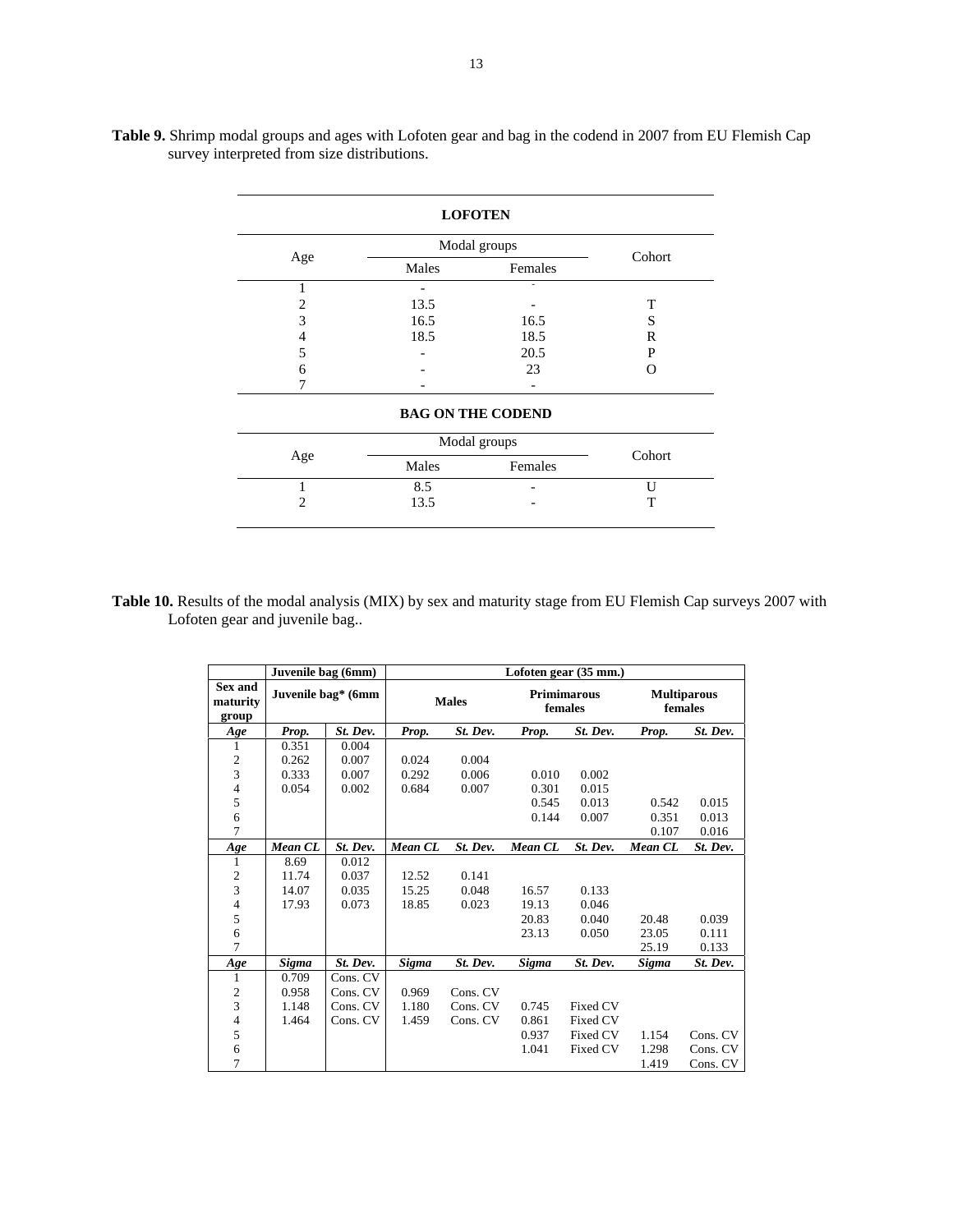| Year       | 1988      | 1989 | 1990 | 1991 | 1992 | 1993 | $1994^1$ | 1995 | 1996 | 1997   | $1998^2$ | 1999 | 2000 | 2001 | 2002 | 2003 | 2004 | 2005 | 2006  | 2007 | Mean CL |
|------------|-----------|------|------|------|------|------|----------|------|------|--------|----------|------|------|------|------|------|------|------|-------|------|---------|
| Age-class  |           |      |      |      |      |      |          |      |      |        |          |      |      |      |      |      |      |      |       |      |         |
|            |           |      |      |      |      |      |          |      |      |        | 10.3     | 8.5  | 10.3 | 10.5 | 10.2 | 9.3  |      |      |       |      | 10.2    |
|            |           |      |      |      |      |      |          |      | 14.4 | - 15.7 | 14.2     | 14.4 | 14.4 | 14.2 | 15.1 | 15.5 | 14.4 | 12.9 | 12.6  | 12.5 | 14.5    |
| 3          | 18.2 15.4 |      |      | 18.0 | 18.2 | 15.8 | 17.4     | 16.8 | 20.6 | 19.7   | 18.9     | 17.7 | 18.3 | 16.5 | 18.3 | 19.5 | 19.0 | 16.6 | 15.7  | 15.3 | 17.8    |
| 4          | 20.3      | 20.4 | 20.8 | 20.0 | 19.7 | 20.4 | 21.6     | 21.5 | 22.6 | 23.0   | 21.8     | 21.7 | 20.4 | 20.4 | 21.7 | 21.1 | 22.2 | 19.9 | 18.1  | 18.9 | 20.5    |
| 5.         | 26.3      | 24.2 | 25.9 | 24.4 | 24.0 | 24.2 | 24.8     | 23.0 | 25.3 | 24.8   | 23.5     | 23.8 | 22.7 | 23.1 | 23.7 | 23.3 | 24.1 | 21.9 | 20.7  | 20.6 | 23.0    |
| 6          | 29.5      | 28.7 | 28.8 | 26.5 | 27.3 | 26.3 | 27.9     | 26.0 | 27.5 | 26.5   | 25.9     | 26.1 | 25.0 | 25.6 | 25.0 | 26.2 | 26.7 | 24.1 | 23.7  | 23.1 | 25.7    |
|            | 32.2      | 31.7 | 32.1 | 29.6 | 29.2 | 28.3 | 30.3     | 28.4 | 29.6 | 29.3   | 29.0     | 28.7 | 27.4 | 29.1 | 27.4 | 28.7 | 28.0 | 26.4 | 26.3  | 25.2 | 28.2    |
| 8          |           |      |      | 31.2 |      |      |          |      |      |        |          |      |      |      |      |      |      |      |       |      | 31.2    |
| Total (mm) | 26.4      | 25.2 | 22.5 | 24.9 | 26.2 | 21.4 | 25.3     | 23.0 | 21.5 | 23.1   | 18.1     | 20.1 | 20.5 | 20.1 | 19.6 | 20.2 | 18.9 | 18.5 | 19.79 | 20.2 | 20.0    |

**Table 11**. Mean length (mm.) at age by years in EU Flemish Cap surveys

 $1$ Codend mesh-size 40 mm.

 $2^2$ Codend mesh-size 25 mm.

**Table 12**. Abundance  $(10^5)$  at age by years in EU Flemish Cap surveys.

| Year           | 1988. | 1989 | 1990 | 1991 | 1992              | 1993 | 1994 | 1995 | 1996  | 1997  | $1998^2$ | 1999  | 2000  | 2001  | 2002  | 2003  | 2004  | 2005  | 2006  | 2007  |
|----------------|-------|------|------|------|-------------------|------|------|------|-------|-------|----------|-------|-------|-------|-------|-------|-------|-------|-------|-------|
| Age-class      |       |      |      |      |                   |      |      |      |       |       |          |       |       |       |       |       |       |       |       |       |
|                |       |      |      |      |                   |      |      |      |       |       | 944      | 13    | 89    | 28    | 1806  | 142   |       |       |       |       |
|                |       |      |      |      |                   |      |      |      | 3424  | 629   | 54968    | 4735  | 1069  | 3321  | 11004 | 12572 | 27415 | 1792  | 582   | 301   |
|                | 133   |      |      | 472  | 1586              | 7878 | 427  | 2431 | 8571  | 2894  | 42349    | 23924 | 17044 | 18773 | 47872 | 17744 | 9603  | 69026 | 3005  | 3866  |
|                | 1232  | 821  | 4039 | 2596 | 1459              | 3760 | 875  | 2764 | 1530  | 2410  | 7073     | 14962 | 10740 | 20148 | 11276 | 5484  | 6425  | 5240  | 19488 | 12213 |
|                | 2334  | 809  | 919  | 4654 | 4396              | 2052 | 726  | 1203 | 2730  | 3218  | 7891     | 6008  | 5721  | 11844 | 10467 | 9073  | 7831  | 10500 | 12046 | 12758 |
| 6              | 1631  | 828  | 331  | 3885 | 11289             | 4458 | 1806 | 2146 | 648   | 1152  | 4136     | 2043  | 3488  | 3232  | 3112  | 2426  | 1330  | 7576  | 5217  | 5882  |
|                | 153   | 108  | 15   | 1025 | 3975              | 492  | 75   | 1217 | 437   | 158   | 152      | 81    | 605   | 156   | 545   | 85    | 206   | 1407  | 647   | 1287  |
| 8              |       |      |      | 332  |                   |      |      |      |       |       |          |       |       |       |       |       |       |       |       |       |
| total ('00000) | 5482  | 2578 | 5304 |      | 12964 22705 18641 |      | 3909 | 9760 | 17339 | 10461 | 117514   | 51766 | 38757 | 57501 | 86082 | 47526 | 52810 | 95539 | 40985 | 36306 |

 $1$ Codend mesh-size 40 mm.

2Codend mesh-size 25 mm.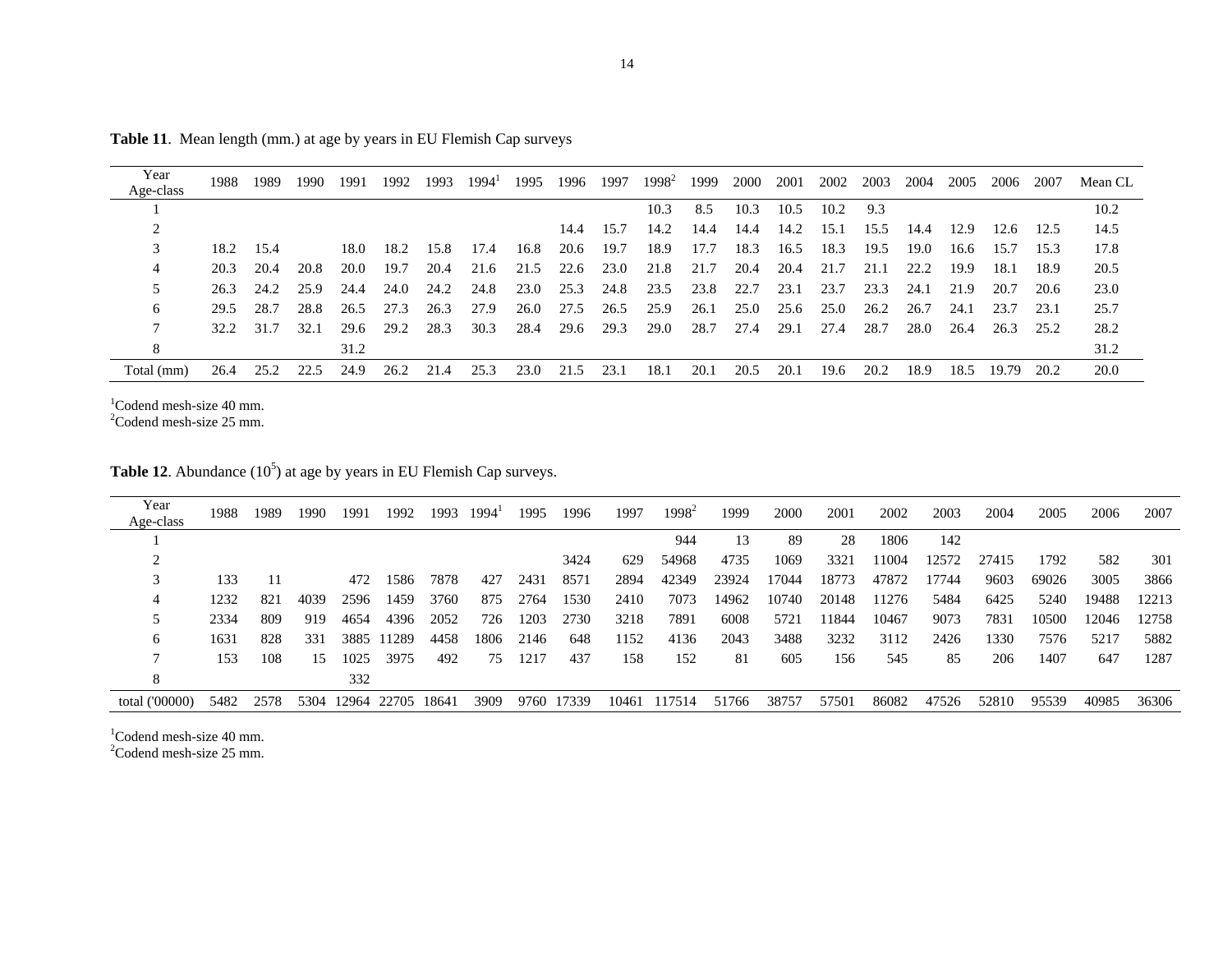| Year         | 1988 | 1989 | 1990 | 1991  | 1992  | 1993  | 1994' | 1995 | 1996  | 1997 | $1998^2$ | 1999  | 2000  | 2001  | 2002  | 2003  | 2004  | 2005  | 2006  | 2007  |
|--------------|------|------|------|-------|-------|-------|-------|------|-------|------|----------|-------|-------|-------|-------|-------|-------|-------|-------|-------|
| Age-class    |      |      |      |       |       |       |       |      |       |      |          |       |       |       |       |       |       |       |       |       |
|              |      |      |      |       |       |       |       |      |       |      | 60       | 0.5   | 6     |       | 114   | 6     |       |       |       |       |
|              |      |      |      |       |       |       |       |      | 609   | 139  | 9039     | 832   | 183   | 572   | 2178  | 2541  | 4660  | 187   | 57    | 38    |
|              | 44   |      |      | 166   | 610   | 2144  | 145   | 685  | 4552  | 1270 | 16203    | 7811  | 5924  | 5018  | 16710 | 7134  | 3730  | 15782 | 586   | 837   |
|              | 575  | 387  | 2053 | 1214  | 705   | 2083  | 554   | 1658 | 1071  | 1705 | 4099     | 9016  | 5233  | 9992  | 6436  | 2762  | 3969  | 2109  | 5882  | 4764  |
|              | 2377 | 626  | 888  | 3843  | 3683  | 1823  | 681   | 892  | 2703  | 2853 | 5719     | 4784  | 3838  | 8321  | 7758  | 6197  | 6206  | 5702  | 5547  | 6330  |
| 6            | 2334 | 1053 | 436  | 4094  | 13637 | 4948  | 2374  | 2313 | 827   | 1249 | 4038     | 2138  | 3112  | 3087  | 2696  | 2339  | 1430  | 5531  | 3606  | 3971  |
|              | 285  | 183  | 28   | 1478  | 5801  | 675   | 124   | 1728 | 700   | 234  | 207      | 112   | 706   | 215   | 616   | 108   | 254   | 1365  | 621   | 1105  |
| 8            |      |      |      | 557   |       |       |       |      |       |      |          |       |       |       |       |       |       |       |       |       |
| total (ton.) | 5615 | 2252 | 3405 | 11352 | 24436 | 11673 | 3879  | 7276 | 10461 | 7449 | 39365    | 24695 | 19002 | 27206 | 36508 | 21087 | 20248 | 30675 | 16299 | 17045 |

**Table 13**. Biomass estimated (tons) at age by years in EU Flemish Cap surveys.

 $1$ Codend mesh-size 40 mm.<br>  $2$ Codend mesh-size 25 mm.

| year | $R$ (age 2) juvbag | $R$ (age 2) lofoten | $R(2)$ juvbag<br>Av_weighed | $R(2)$ lofoten<br>Av_weighed |  |  |
|------|--------------------|---------------------|-----------------------------|------------------------------|--|--|
| 2001 | 1361               | 3321                | 0.16                        | 0.41                         |  |  |
| 2002 | 2125               | 11004               | 0.25                        | 1.35                         |  |  |
| 2003 | $\theta$           | 12572               | 0.00                        | 1.54                         |  |  |
| 2004 | 41818              | 27451               | 4.85                        | 3.37                         |  |  |
| 2005 | 3741               | 1792                | 0.43                        | 0.22                         |  |  |
| 2006 | 7498               | 582                 | 0.87                        | 0.07                         |  |  |
| 2007 | 3824               | 301                 | 0.44                        | 0.04                         |  |  |

**Table 14**. Abundance at age 2 average-weighed as indicator of recruitment (R) in the survey (lofoten gear) and from juvenile bag.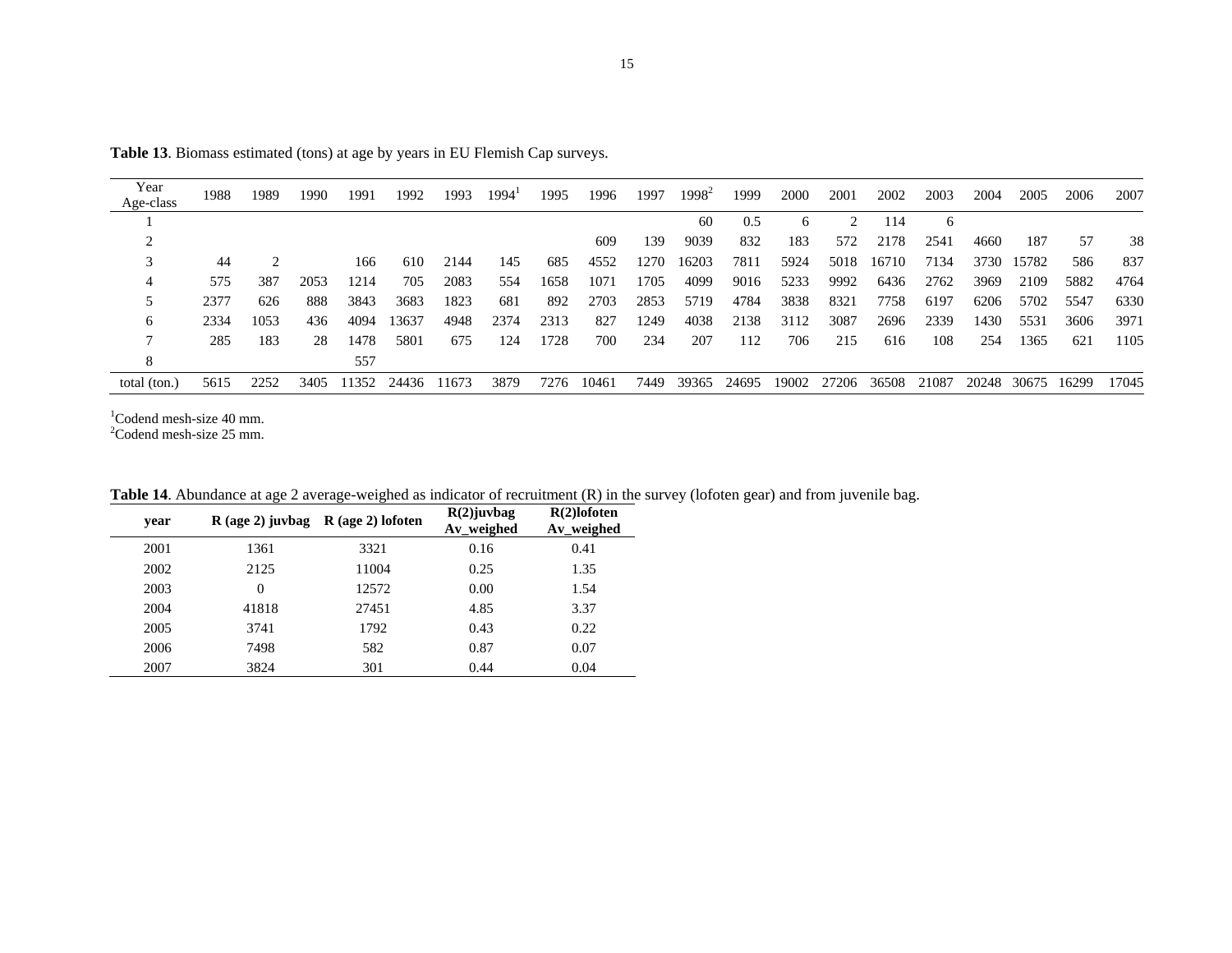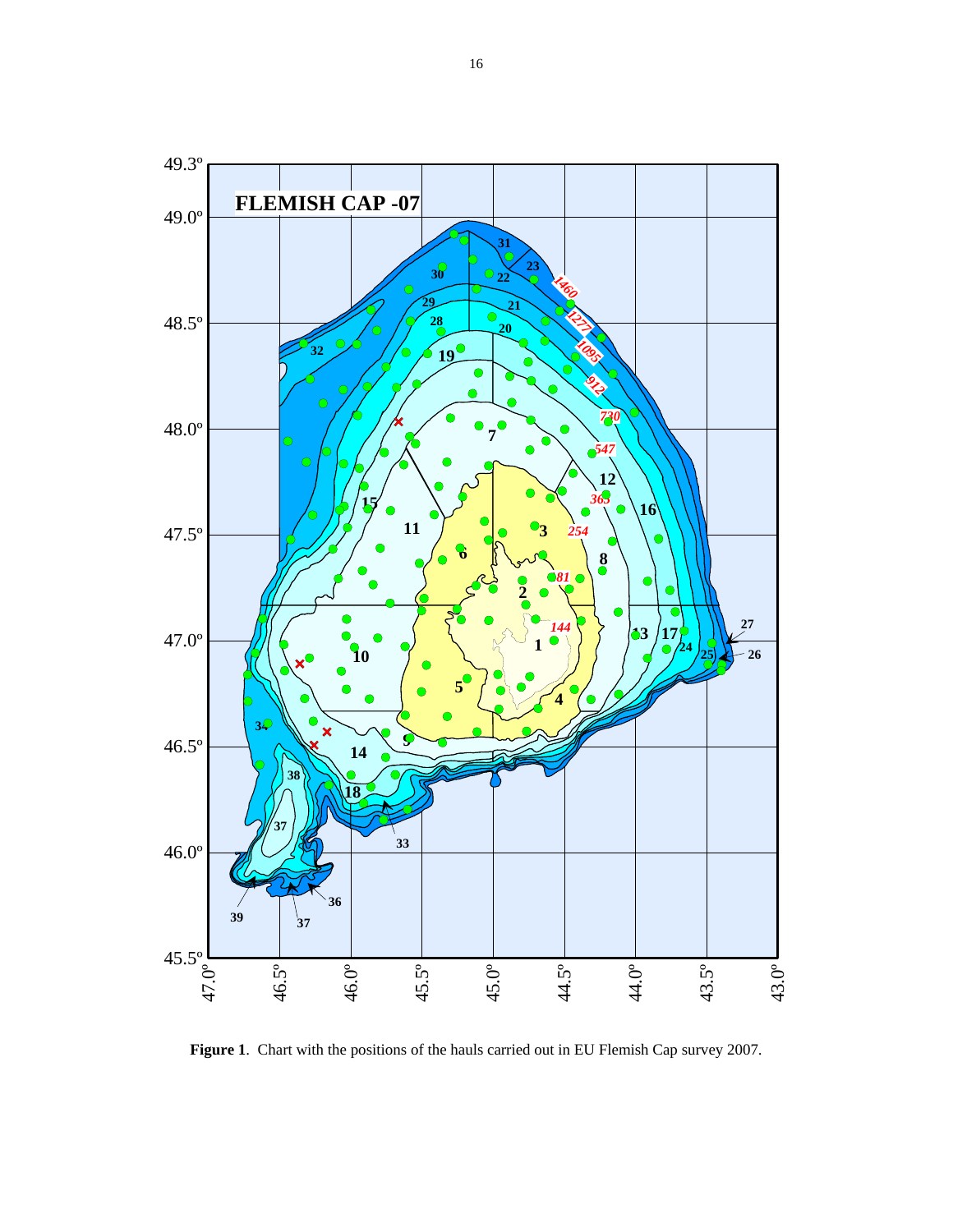

**Figure 2**. Shrimp catches distribution (kg/tow) from EU Flemish Cap survey in summer 2007.



**Figure 3.** Total, female and adult biomass (shrimp bigger than 20 mm CL) from EU Flemish Cap 1988-2007 surveys.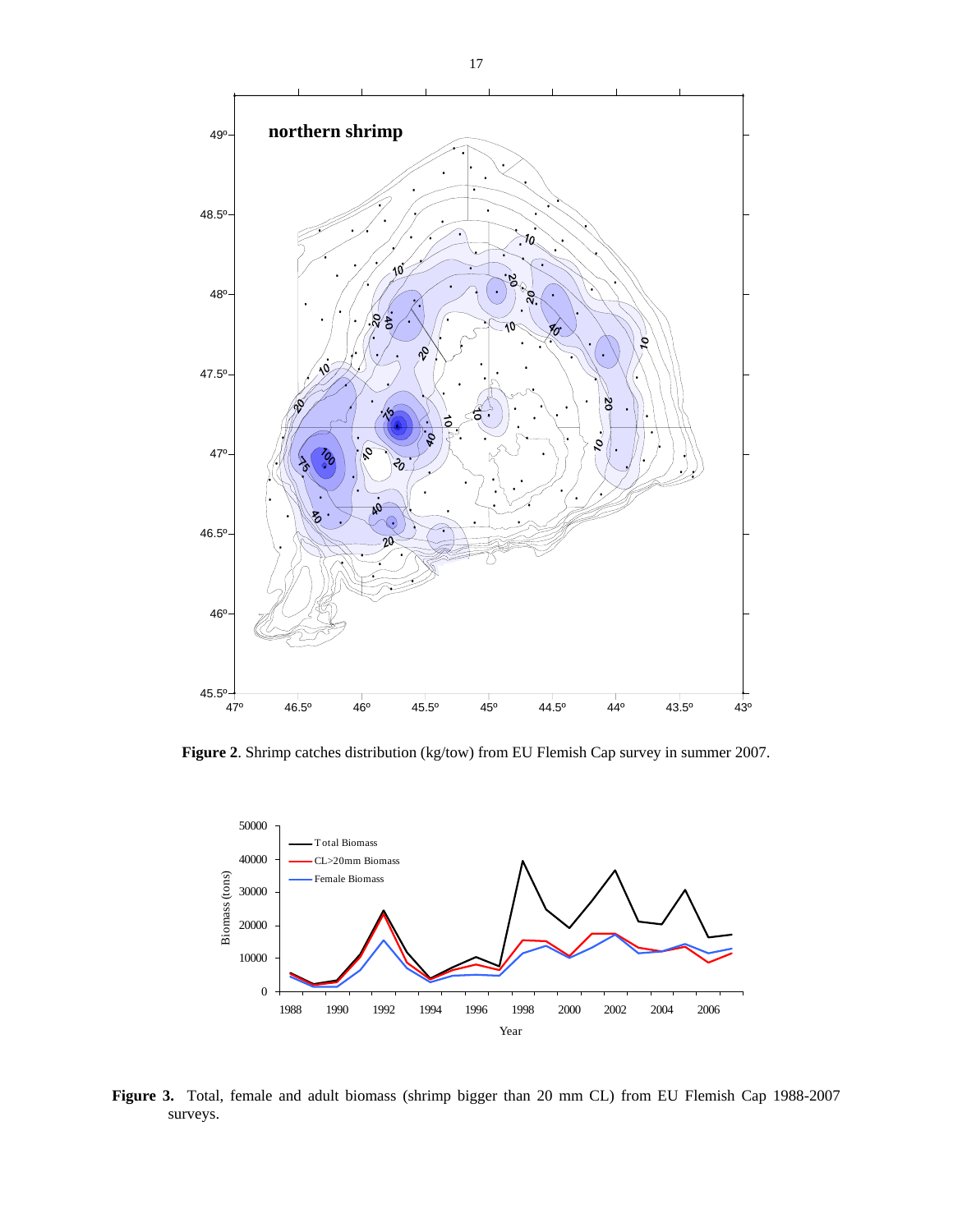

**Figure 4**. Differences between total biomass and adult biomass (>20 mm.) as percentage of Total biomass.



**Figure 5**.- Lengths (CL) at sex change (a) and maturity (b) of shrimp in the series of EU Flemish Cap surveys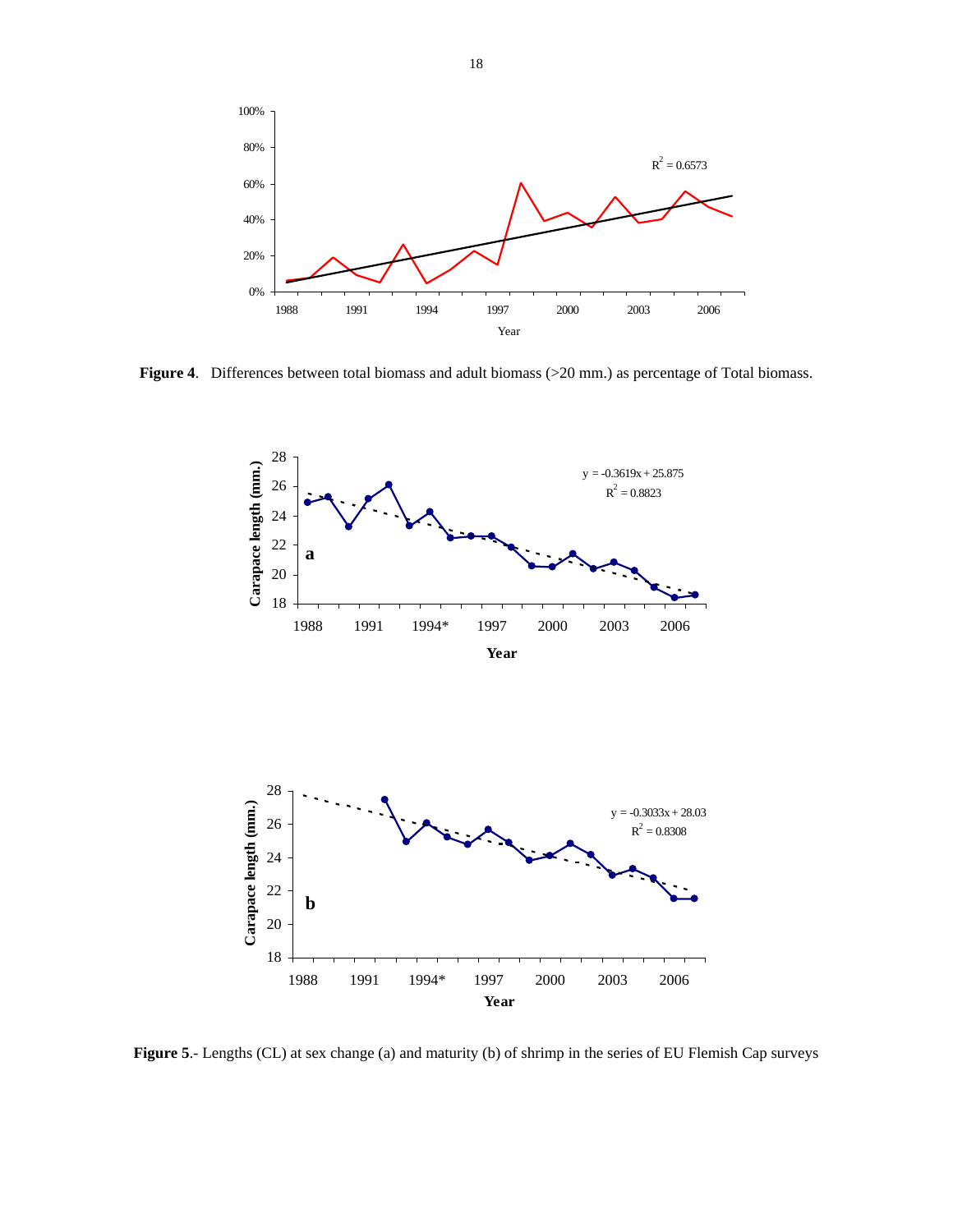

**Figure 6**. Shrimp size distribution from Flemish Cap 1998-2007 surveys.  $Y-Axis = Frequency (10<sup>6</sup>), X-Axis = Carapace Length (mm).$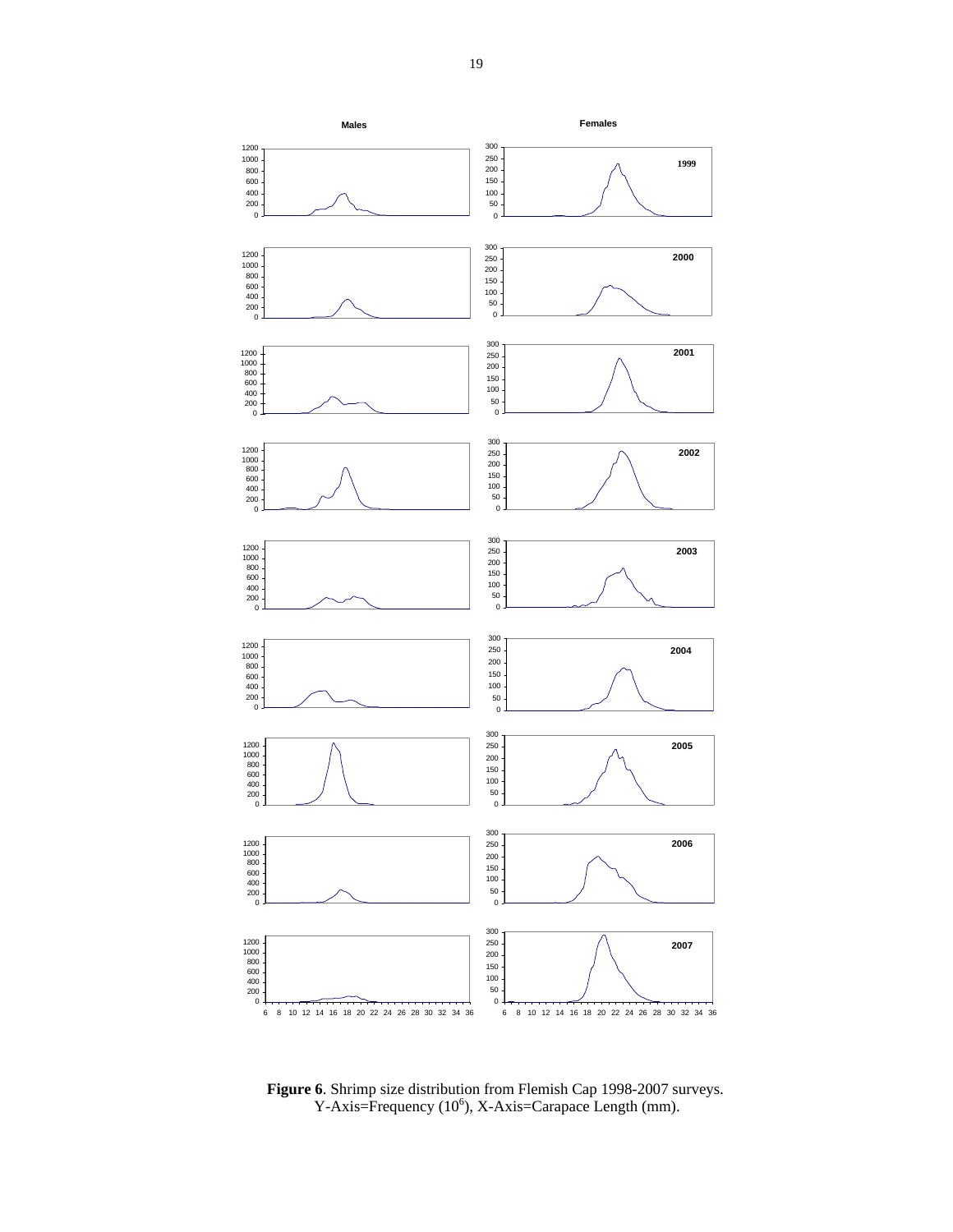

 **Figure7.** Shrimp modal and age groups in 2007 EU survey on Flemish Cap from juvenile bag. (letters from Table 9) .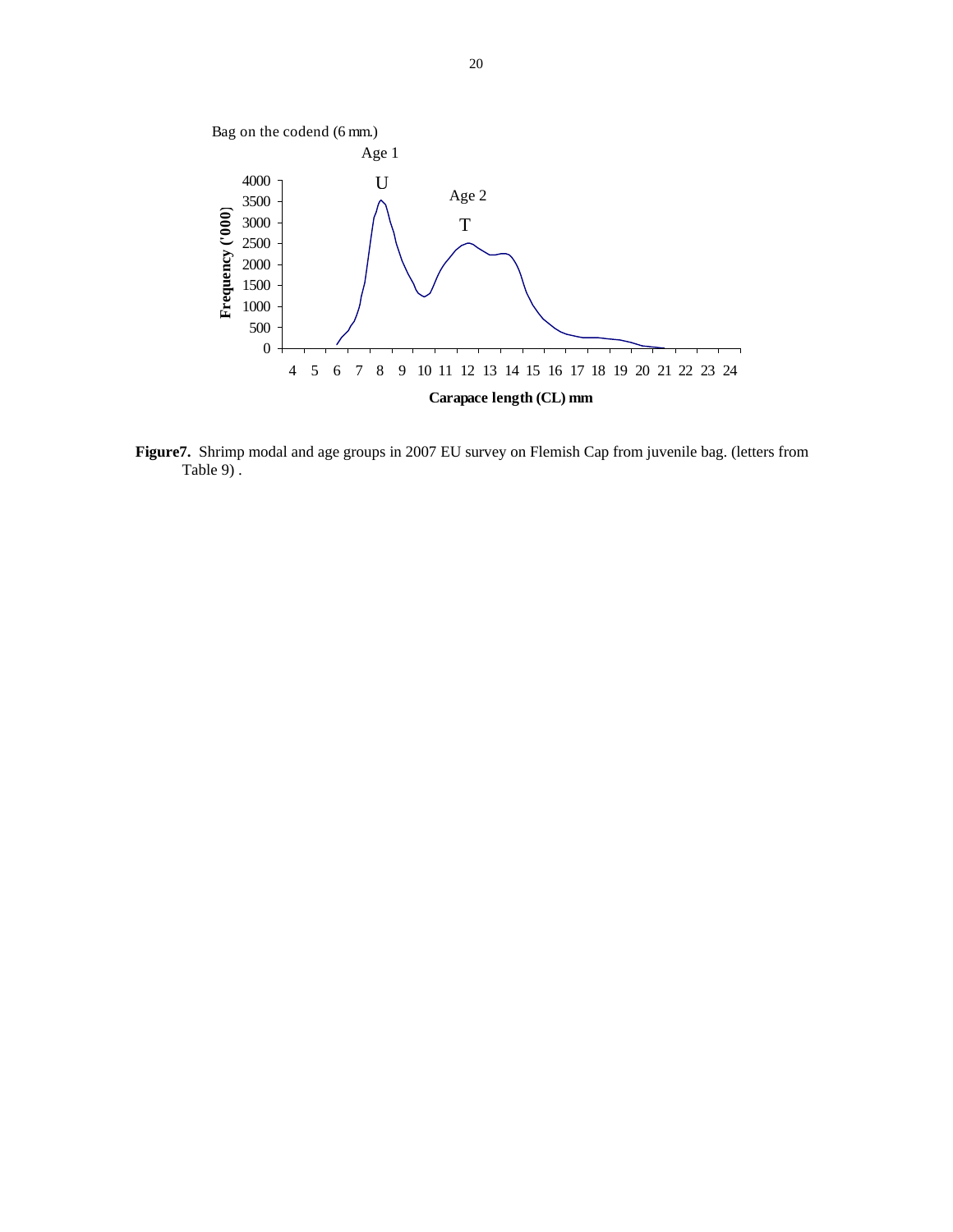

**Figure 8**. Shrimp length-weight relationships by sex and maturity stages in 2007 on EU Flemish Cap survey.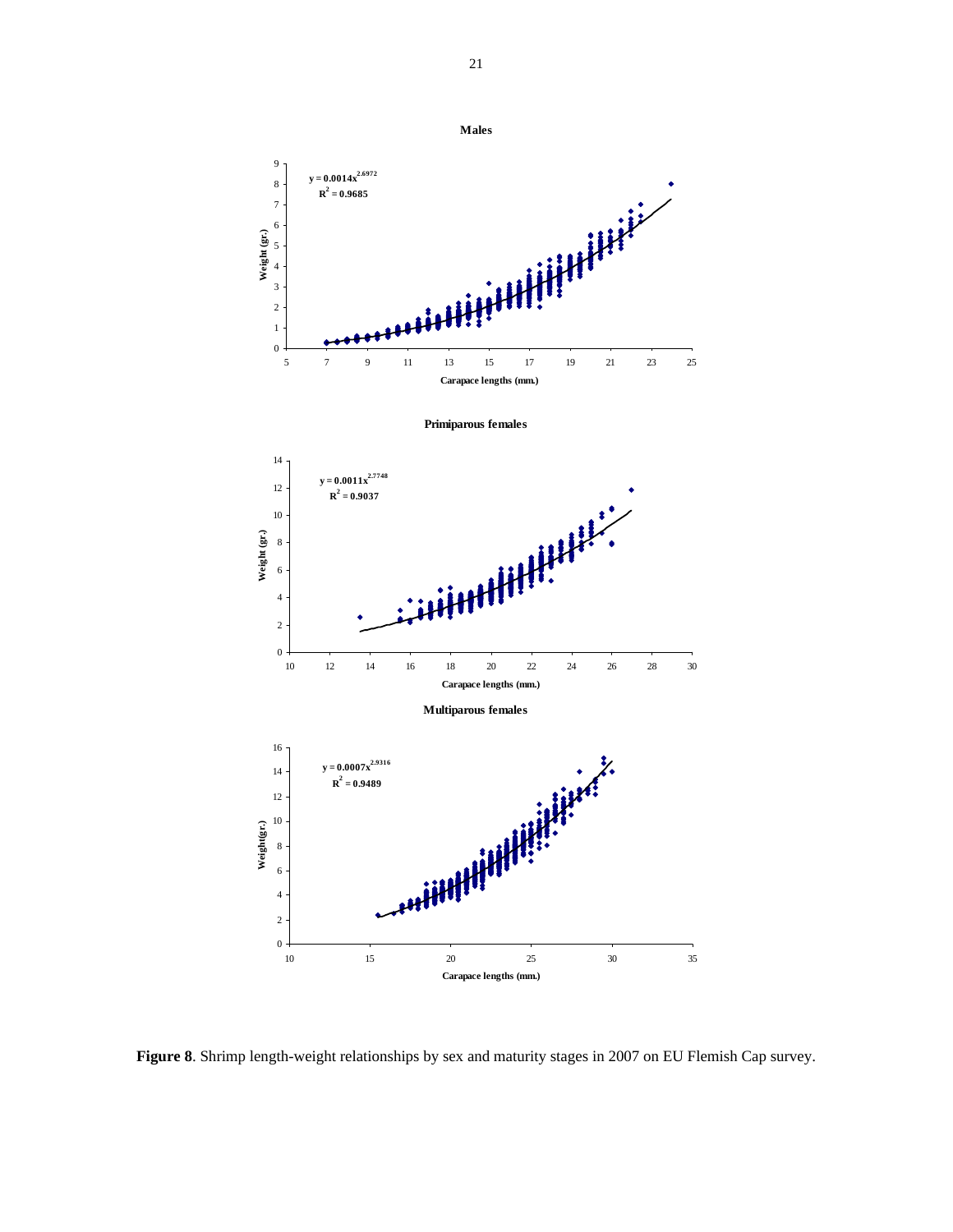

**Figure 9.** Shrimp modal and age groups in 2007 EU Flemish Cap survey (letters from table 9).



**Figure 10**. Shrimp mean lengths at age in the series of EU surveys on Flemish Cap.